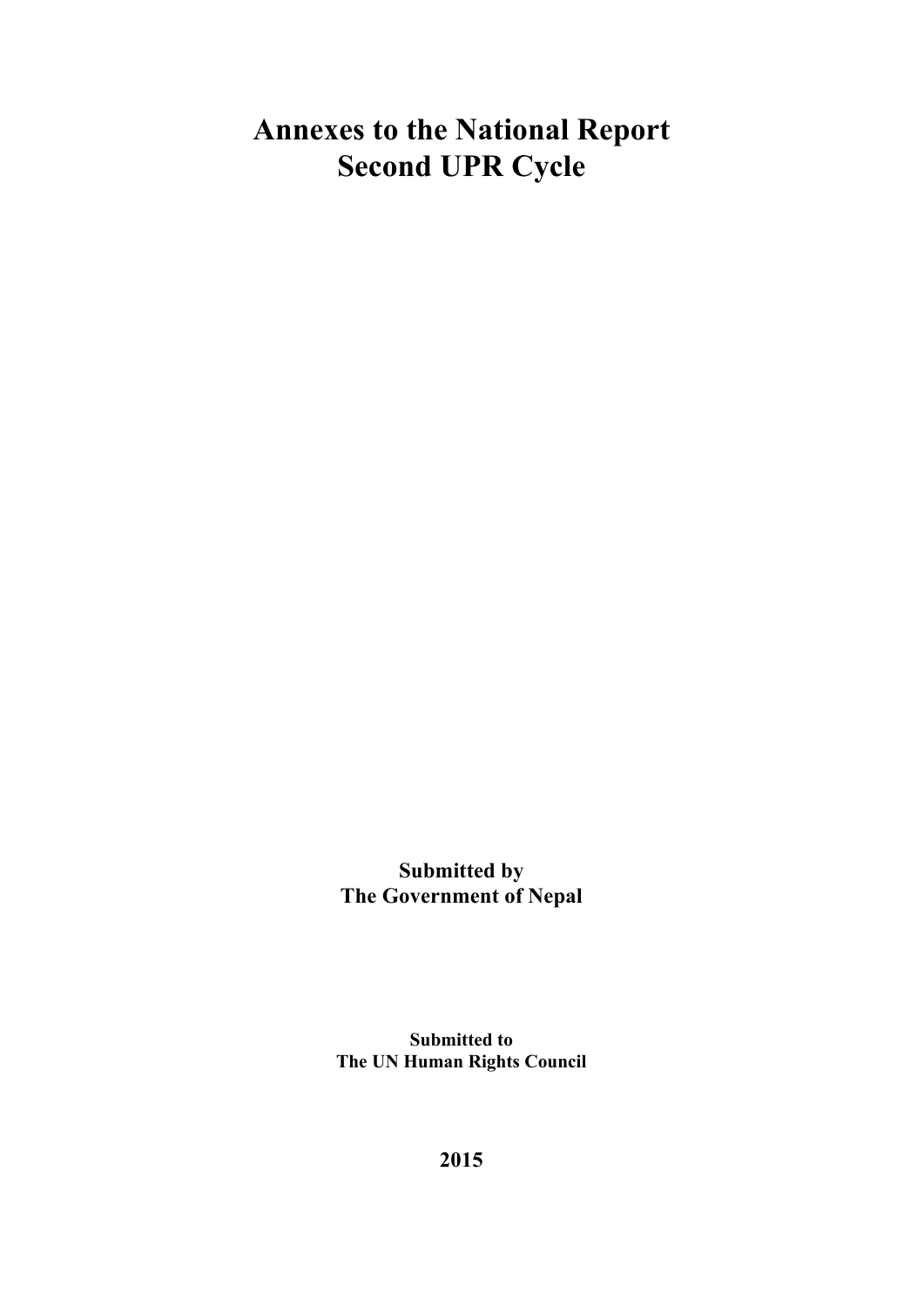#### **Proceeding Reports of the Consultation Workshops**

#### **Regional Consultations:**

**1. Proceeding Report on Regional consultation on UPR zero draft report for the preparation of 2nd National Report on UPR, Nepalgunj, 5 January, 2014**

The program was coordinated locally by the District Administration Office where a total of 151 participants representing different government agencies, courts, security forces, NHRC, civil society, NGOs, human rights defenders, woman rights defenders, conflict victims, journalists participated in the program. The participants were provided with the draft UPR report and its summary in Nepali as reference materials for the consultation and comments.

Secretary, OPMCM Chaired the Consultation where Joint Secretary of OPMCM presented the zero draft in Nepali language prepared by the inter-ministerial UPR Committee. After the presentation of the zero draft, the floor was opened to discuss, comment and garner inputs on the draft. The program was moderated by Under Secretary of the OPMCM.

During the open floor discussion, participants, interacted and shared their concerns, provided suggestions in the format of the report and themes/data/progress status raised in the report.

In the Closing session, the Chief Judge of the Appellate Court and the Regional Administrator addressed the program. The program was concluded with the Concluding remarks by the Chair.

The issues raised by participants in the open floor discussion to be considered in the second national report are given below.

## **Open Floor Discussion:**

#### *Human Rights Defender (male)*

! The data presented on implementation status of NHRC's recommendation are different with the NHRC's data. OPMCM's data includes the relief and other support provided to the conflict victims. The figures are higher than what NHRC has been reporting. Hence, it should be in accord with the NHRC's data.

#### *Human Rights Defender (male)*

- As per the NHRC, only 13 percent of the recommendations have been implemented. Hence, lets not include the data on interim relief provided to the conflict victims.
- ! Many legal provisions and laws are enacted during this period. However, there is a shortfall in implementation. The report should highlight the causes of such situation and stipulate the government's plan to overcome the issues.
- ! Issues of conflict victims are not addressed properly.
- ! There is a need for regular interaction and sharing between the government and stakeholders and not only while preparing the UPR report.
- ! The report has focused more on its plans and programs rather than in highlighting real achievements.
- ! The best practices of the government have been clearly mentioned in the report.
- ! Programs/activities on Human Rights Education is lacking at the local level.
- ! The departmental action against the perpetrators of human rights violation and torture is not enough.
- ! The victims of sexual violence and rape during the conflict are not even getting interim relief.
- ! There are more than 100 cases of torture and EJK which are yet to be recognized and dealt with by the government.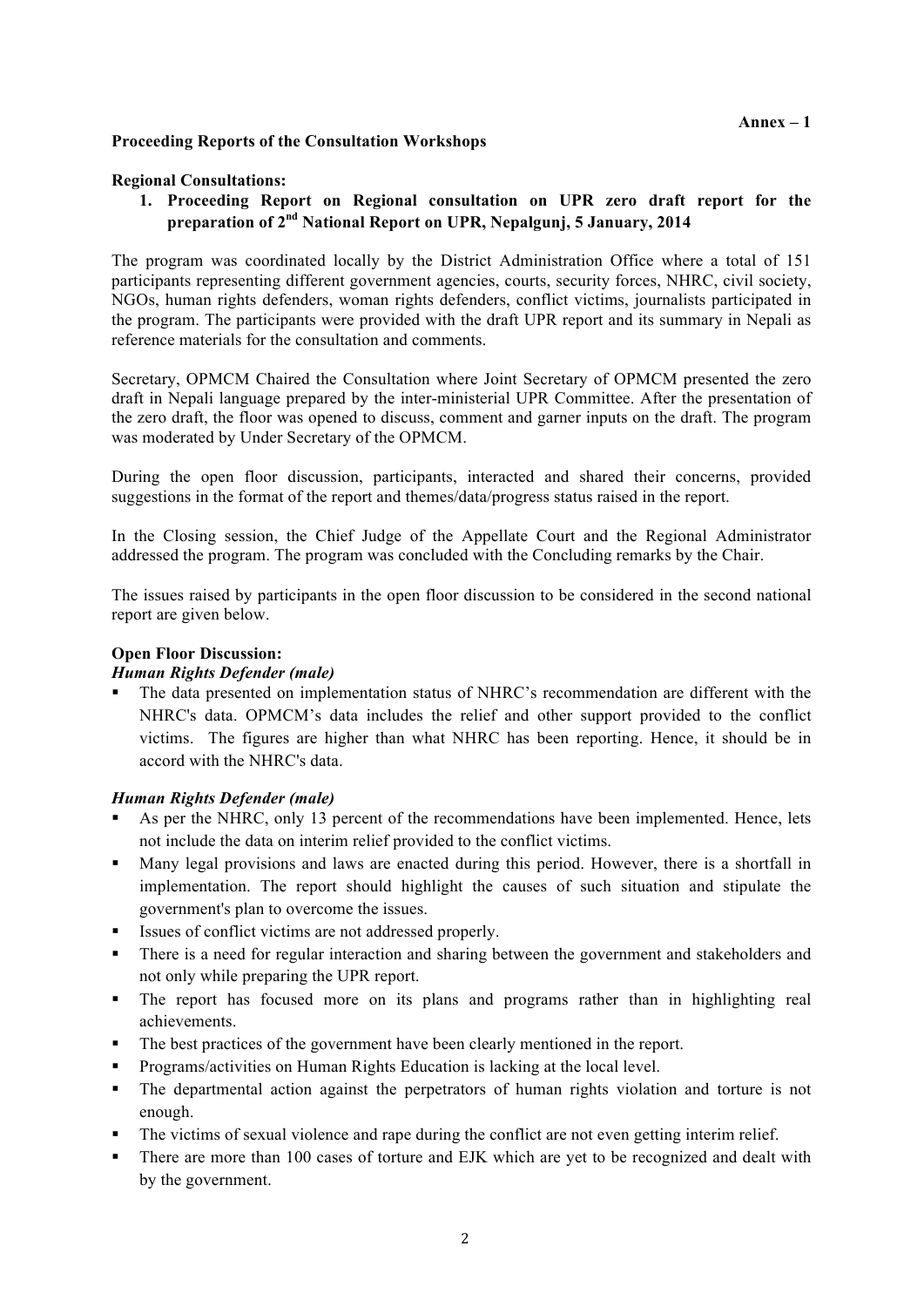- Torture should be totally criminalized
- ! There is a lack of gender friendly system in police, juvenile justice system and other complaint procedures.
- ! The recommendations from the UN and international mechanisms are not implemented properly.
- ! NHRC's mandates are not in line with the Paris Principles.
- ! Supreme Court's decisions are not implemented properly and the legal actions are not taken against the convicts.

## *Government Officer (male)*

The category of poverty should be mentioned and the disaggregated data should be duly presented.

#### *LGBTI representative*

! The identity of the LGBTI through citizenship certificate and passport is ensured. However, the status and provisions on social security and reservation for health care, education and employment should also be highlighted.

## *Human Rights Defender (male)*

- ! The process of consultation is commendable. This process would help the government to get the civil society's views and to prepare the report without many differences with the shadow report. This kind of consultations should be organized regularly, rather than as a few and far between events.
- ! Suggest organizing consultation in Kathmandu.
- ! Get support from experts to accommodate all the issues with factual information in the given format and word limitation.
- ! There has been progress in enactment of laws, formation of policies and programs but the implementation aspect falls short. This weakness should be reflected in the report.

## *Human Rights Defender (male)*

- ! There has been less study on root causes of climate change and its impact. The report should highlight the initiatives and measures taken on climate change.
- Such consultation should be organized at the local level.

## *PwDsrights organization representative (male)*

! The report should clearly mention the support and services provided by the government to different types of PWDs based on the ID cards.

## *NGO Representative (male)*

- ! Let us try to reflect reality in the report
- ! The rehabilitation centers established at the region lack minimum standard lets mention it
- ! Rescue mechanism is not established yet.
- ! The fund is applicable only within the territory of Nepal
- ! Child Correction Home should be well equipped

## *UN staff (male)*

! The data on ex-combatants should be checked: 14,022 went for reintegration, 15,623 went for voluntary retirement; and term for disqualified combatant has been changed.

## *Political Party representative (male)*

! The education is not free in government and community owned schools– as there are certain fees applicable.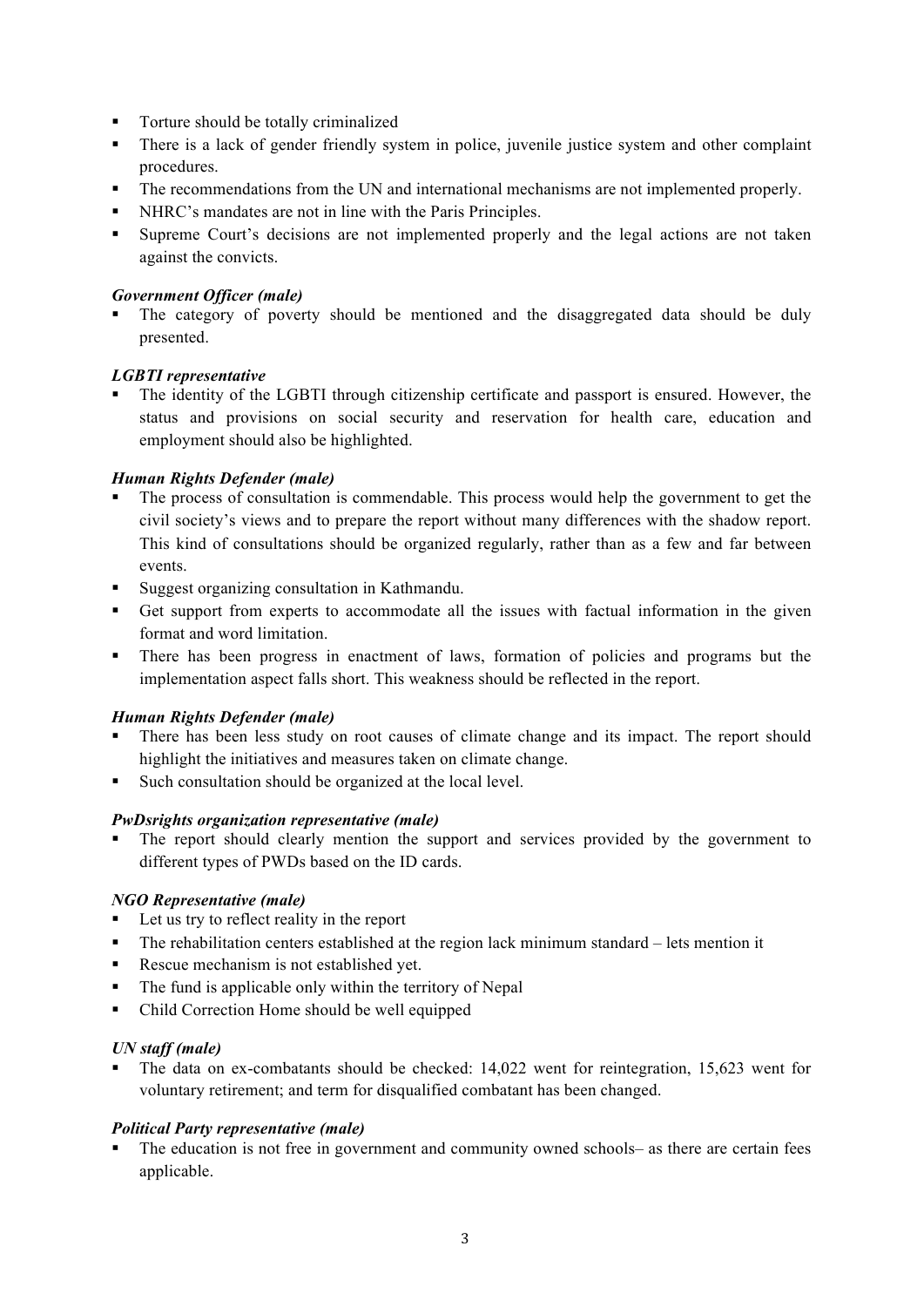- ! Human trafficking and other problems associated with migrant labour is rampant and women are more vulnerable. Legal action is not taken against the contractors, overseas offices and middlemen who deceive the labour.
- ! Question on fact based information in the report

# *Conflict Victim (female)*

- ! Conflict victim's issues have not been reflected in details in the report
- ! The victims have not get proper support, issues of enforced disappearance is not addressed, many families of the disappearance have not received relief, task-force has not been established, many of the conflict victims have not got health care support
- ! There is lack of provision for health care support, education, employment opportunity for the victims' family members.
- ! There is no identity card for the victims and their family
- ! The TRC Act should clarify on provision of amnesty
- ! The victims are not getting social security allowance in some places and the amount is too little for subsitence.

# *PWDs Organization representative (female)*

- ! The students having disabilities are not able to get the scholarships amount and schools have been distributing less amount than the allocated
- ! There is a problem regarding data on school enrollment and it should be properly reviewed
- ! Teachers' training should include curriculum on PWDs. PWDs should have access to health services and the seat reservation in public transport should be properly implemented

## *NHRC representative (male)*

! NHRAP is not implemented properly and concerned authorities are not properly informed of the Plan

## *NGO representative (male)*

- ! The report hasn't reflected the progress but only mentioned present status
- ! Police are not abiding by the principle of use of minimum force in controlling demonstration
- ! There are many issues related to migrant women

## *Muslim rights organization representative (male)*

- ! Question on reservation to Muslim
- ! There is lack of information and support to the Madarsha education as more than 400,000 children are studying in more than 3000 Madarsha in the country

## **Closing Session:**

## *Regional Administrator, Mid Western Development Region*

- ! There should be enough consultation with the civil society to minimize the differences in the two reports (shadow report and national report)
- ! There is a need for better coordination to minimize the weaknesses in implementation aspects
- ! The report should include the concerns and recommendations raised in the consultation

## *Chief Justice, Appellate Court, Nepalgunj*

- ! The scope of human rights has been broadening and economic, social and cultural rights are also included in it.
- ! The courts have been proactively making decision and directing the government on ESC rights that has been contributing towards protection and promotion of human rights
- ! It is hoped that the TRC mechanisms would address the issues of conflict victims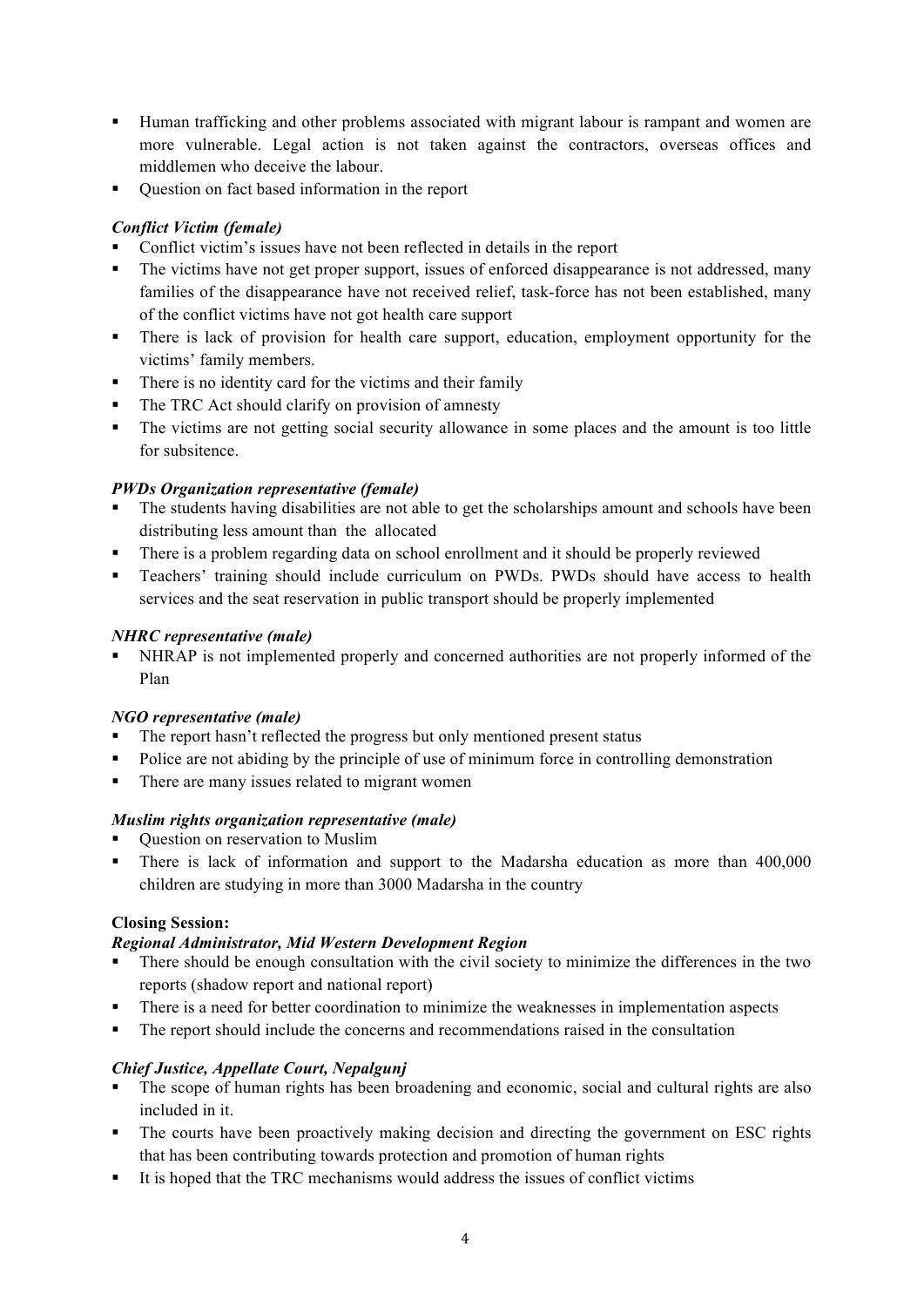! The government would update the report as per the concerns raised in the consultation

#### *Secretary (Law), OPMCM*

- ! This consultation has been organized to get the broader inputs for the preparation of UPR second report. This is also a review on the previous recommendation, whether we are regressing behind or progressing ahead.
- ! We cannot include every details in the report as there is a word limitation. Hence, we would include your suggestions in the annex of the report.
- ! The government is not providing wrong information; rather it is seen due to differences in thinking. We are in this consultation process in order to collect your opinion and suggestions.
- ! Since, the country is still in transition, there are many challenges in implementation of the laws. policies and programs
- ! We are committed and the government is effortful and we are heading towards positive direction, though many things are still not accomplished.
- ! We are continuously engaged with the UN and international mechanisms and we are implementing UPR recommendations.
- ! We would organize consultation on this zero draft in regional level and then at the national level in Kathmandu to give it a final shape.

## **2. Proceeding Report on Regional consultation on UPR zero draft report for the preparation of 2nd National Report on UPR, Dhangadhi, 7 January, 2014**

The program was locally coordinated by the District Administration Office where a total of 152 participants representing different government agencies, court, security forces, NHRC, civil society, NGOs, human rights defenders, women human rights defenders, conflict victims, journalists participated in the program. The participants were provided with the draft UPR report and its summary in Nepali as reference materials for the consultation and comments.

Secretary, OPMCM Chaired the Consultation where, Joint Secretary of OPMCM presented the zero draft prepared by the inter-ministerial UPR Committee in Nepali language. After the presentation of the zero draft, the floor was opened for wider discussion on the draft and for providing comments and inputs on the draft. The program was facilitated by Under Secretary of the OPMCM.

During the open floor discussion, participants, specially the representatives from NGOs, human rights defenders, women human rights defenders, conflict victims, journalists and government officials participated in the interaction and shared their concerns, provided suggestions in the format of the report and themes/data/progress status raised in the report.

In the Closing session, the Chief District Officer, Chief Judge of the District Court addressed the program. The program was concluded with the Concluding remarks by the program Chair.

The issues raised by participants in the open floor discussion to be considered in the second national report are given below.

#### **Open Floor Discussion:**

## *Representative of National Federation of Journalist (male)*

Rights to equality provisioned in the laws are not properly implemented, more than 43,000 citizen lack citizenship certificate. There is a contentious issue regarding citizenship in the preliminary draft being discussed at the Constituent Assembly. There is lack of equality of women in property and inheritance. The government should mention this existing inequality in the report.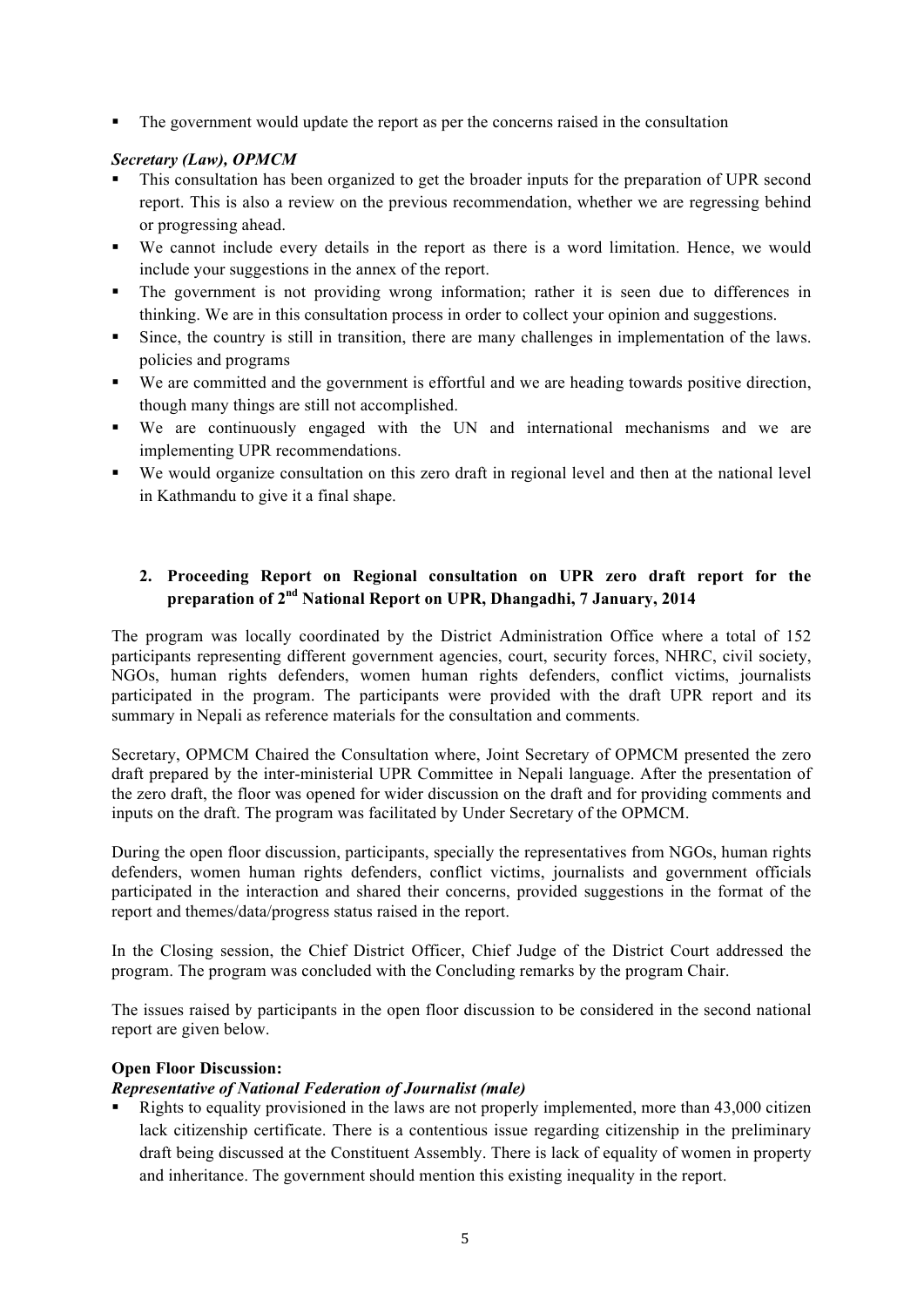- ! There are widespread ill practices: witchcraft allegation, *chhaupadi* is still practiced even at urban area
- $\blacksquare$  The report should mention the implementation status of the recommendations of the UPR  $1<sup>st</sup>$ cycle.

#### *NGO representative (male)*

- ! The consultation process followed by the government is commendable.
- ! In far-western region, there are many issues associated with the ESC rights.
- ! Migrant workers issues, seasonal migration to India and its associated problems, human trafficking, minimum wage, issues of kamaiya/haliya – problem of rehabilitation, equal wage to men and women, natural disaster and calamities, food deficit and problem of food safety, access to free basic education, lack of proper social security to PWDs, senior citizen, minorities. Though right to employment is one of the fundamental rights, there is dearth of laws to ensure the right. There is increasing trend of foreign employment and associated problems. These issues should be highlighted in the report

#### *Kamlari rights organization representative (female)*

- ! The hostels for freed Kamlari has budget only to cover for 9 months. The existing laws are not implemented properly.
- Maternal mortality rate is high in this region.
- ! Students are bound to pay some kind of fees even at the community schools.
- There is lack of vaccine at the hilly area in the region.
- ! The government should emphasize in proper implementation of the laws, policies and programs.

#### *Human Rights Defender (male)*

- ! The government has listed out the existing provisions and its plans with emphasis but lacks information on implementation gap. This is being interpretated by the civil society as the government is providing mis-information. For instances: CBDU Act is yet to be implemented properly, there is lack of security for the Human Rights Defenders, there is lack of act to criminalize torture, there are more inmates in custody and jails than its capacity, there is lack of nutritious food for the inmates, CBDU rules is not enacted yet, Kamaiya and haliya are not rehabilitated yet and local mechanisms are not functional, janataAawasKaryakram is not effective – there is a need of more commitment of the government to make them effective,
- ! Government should ratify OP-ICESCR
- The domestic violence cases are not dealt effectively.
- ! NHRC lacks autonomy

## *NGO representative (female)*

- ! The report has mentioned all the issues, but it should focus on providing progress status
- ! The issues of people living with HIV/AIDs have not been mentioned in the report.
- ! There are many issues in the far-western region: lack of food, lack of social security for HIV/AIDS infected, problem in implementation of JanataAawaskaryakram, lack of safe drinking water, lack of irrigation facilities, natural disaster and rehabilitation of the displaced, lack of nutrition programs, lack of programs to eliminate child labour, lack of enough medicine and health care facilities, presence of torture
- ! There are many issues related to GBV.
- ! These issues should be dealt in by the report

#### *Dalit Rights Forum representative (female)*

! The consultation is commendable and it should be organized on regular basis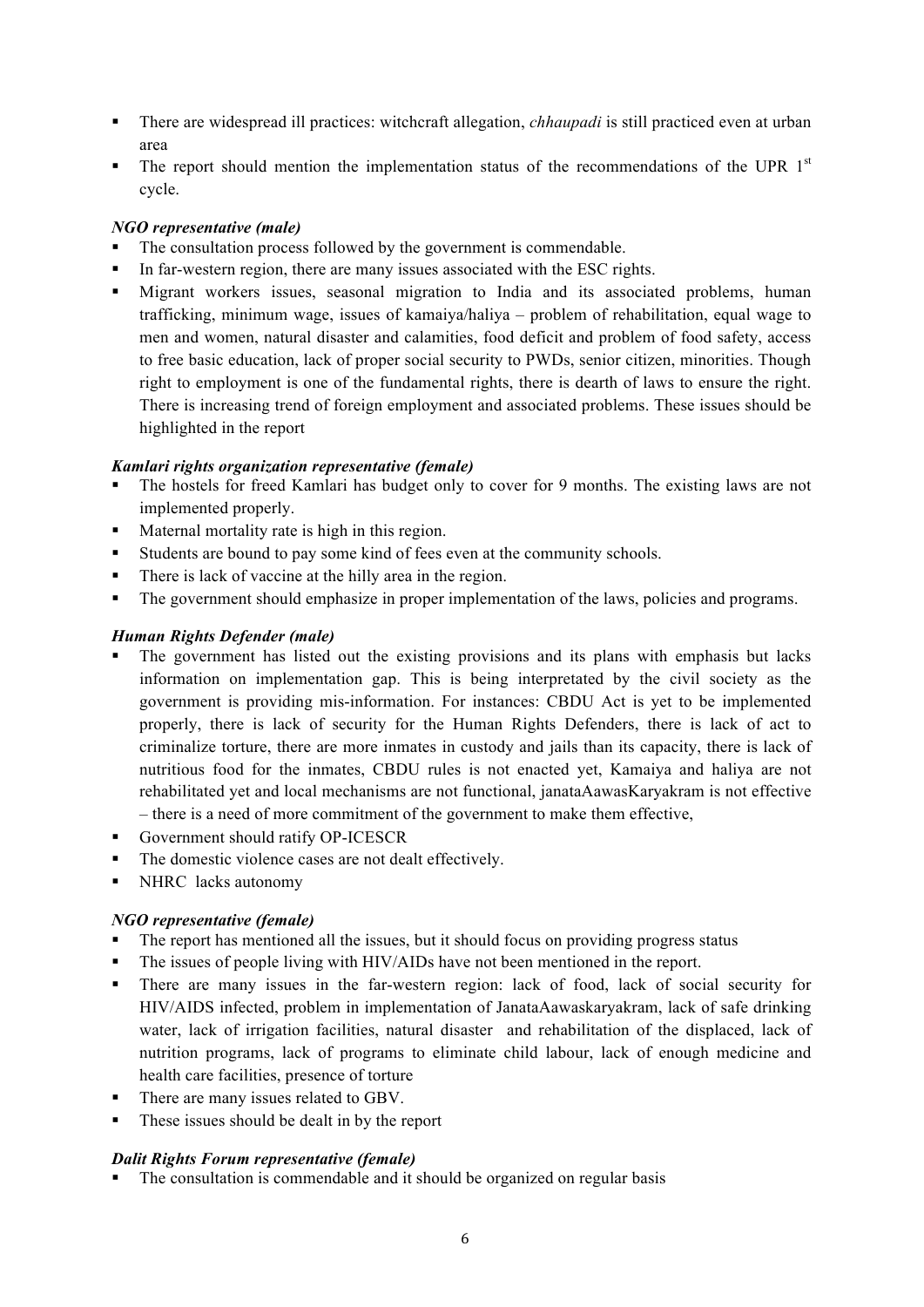- ! The report has mentioned all the issues. However, there has been weakness in implementation aspects. The services provisioned in policies and programs are not put in practice through public service providers
- ! The mechanisms at the district level under the CDO and local mechanisms are not functional and meetings are not organized regularly.
- ! The issues of polygamy should be included in the report

# *Female Community health Volunteer (female)*

- ! NHRIs do not have enough financial and human resources.
- ! The NWC's mechanism mentioned in the report is not present and functional in this region
- ! The issues of landless, victims of natural disaster are not mentioned in the report

# *Conflict victim (female)*

- ! The TRC Act doesn't meet the international standard and it follows the give and take politics between the political parties. The provision for returning confiscated land is not mentioned in the Act – the land is still not returned to the owners. There are provisions for amnesty in serious violation of human rights.
- ! The government should work against impunity as per the Supreme Court's decision.

# *PWDs Coordination Committee (male)*

- ! The provisions for PWDs are not implemented properly. The provisions for education, health care, employment, transportation are not implemented properly and thier status is not reviewed in the report.
- ! Most of the programs provisioned/planned for the welfare of the PWDs lack implementation.
- ! There is lack of representation of PWDs in the CA and other state organs.
- ! The mechanisms of PWDs mentioned in the report (from central to grassroots) are not functional
- ! The allowances provided to PWDs are minimal and not enough for their survival

## *Women Human Rights Defender (female)*

- ! The enactment of several laws, policies, strategies and programs is commendable. However, there is lack of system of follow-up and monitoring to evaluate the implementation status and to know the reasons. Hence, the report should mention the reasons for weak implementation status of the enacted laws, policies and programs.
- ! . The problem of child labour is rampant and the rehabilitation is inadequate.
- ! The rehabilitation centers/homes lack budget and human resources
- ! Migrant labour are having multiple problems/issues and there is even a problem of human trafficking
- Data on domestic violence cases and court decisions should be mentioned to reflect the progress. Social security for the victims of domestic violence should be ensured and the trend of forced mutual agreement should be stopped.

## *District Court representative (male)*

! The government should emphasize in implementation of the legal provisions, court decisions and programs.

# *NGO representative (male)*

- ! The residents of Jogbudha are victimized due to flood and landslide every year and their rights to life have been threatened.
- ! The report should reflect and represent the aspirations of all including those of women, Dalit, Chhaupadi.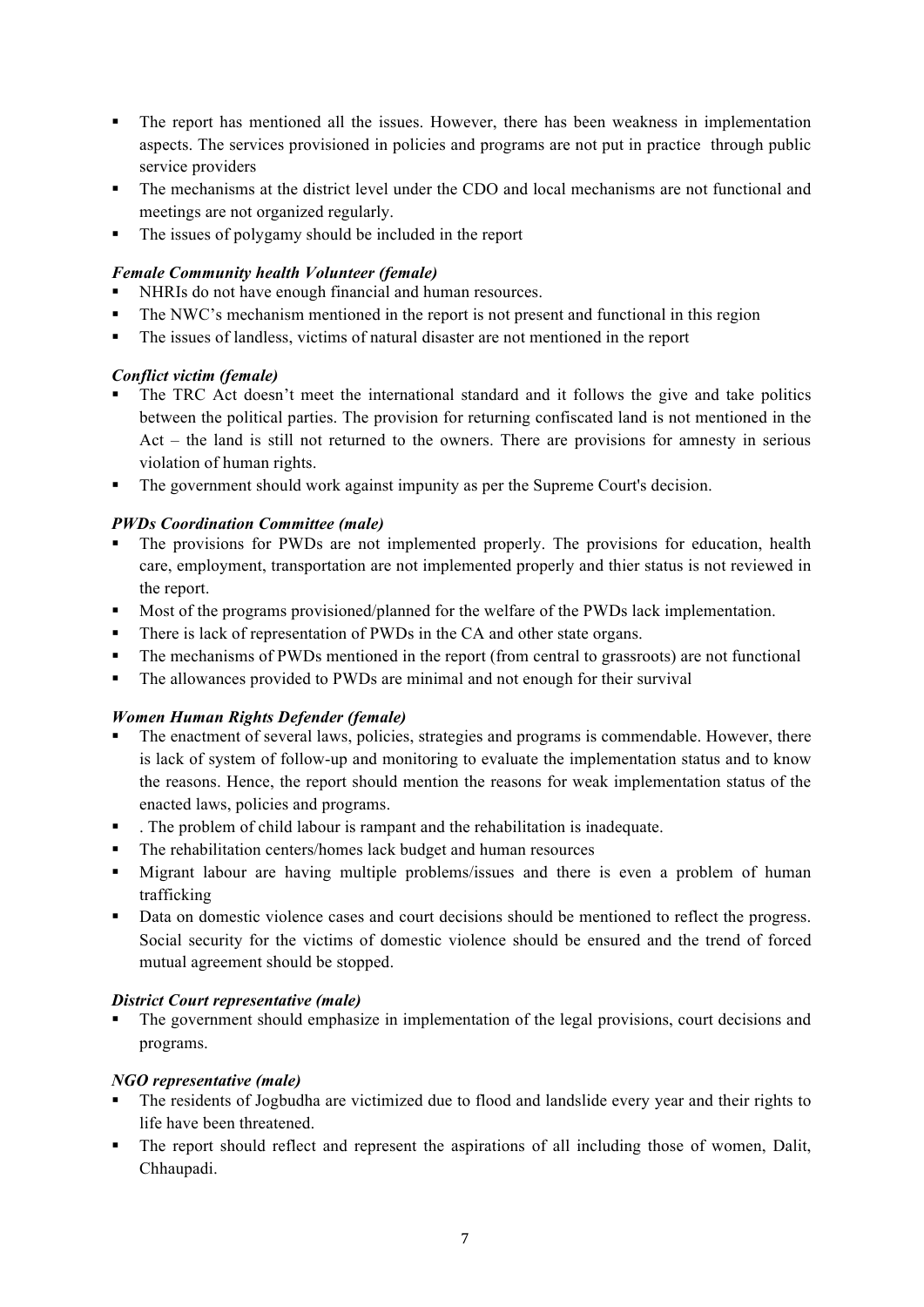## **Closing Session:**

## *Chief District Officer, Kailali*

- ! Nepal has been progressing in achieving Millennium Development Goals (MDGs) and poverty reduction goals. The report should reflect the achievement in MDGs.
- ! The report should highlight the progress made towards poverty alleviation.
- ! The report should also mention the implementation status on Nepal's goal to graduate from the least developed country to a developing country.

# *District Judge, District Court, Kailali*

- ! The process of consultation at the regional level to collect suggestions from broader stakeholders is commendable.
- ! There are many safeguards for the enjoyment of civil and political rights and ESC rights. However, the implementation aspects is little weak.
- ! The report should reflect the issues of the far-western region, such as: food security, health care facilities. The report should include issues on employment.
- ! There is a need to establish child correction home and rehabilitation center in this region

# *Secretary (Law), OPMCM*

- ! This consultation has been organized to get the broader inputs for the preparation of UPR second report. This is also a review on the previous recommendation, whether we are going behind or going ahead.
- ! We cannot include every detail in the report as there is a word limitation. Hence, we would include your suggestions in the annex of the report.
- ! The government is not providing wrong information; rather it is seen due to differences in thinking. We are in this consultation process in order to collect your opinion and suggestions.
- ! Since, the country is still in transition, there are many challenges in implementation of the laws. policies and programs
- ! We are committed and the government is effortful and we are heading towards positive direction, though many things are still not accomplished.
- ! We are continuously engaged with the UN and international mechanisms and we are implementing UPR recommendations.
- ! We would organize consultation in this zero draft in regional level and than at the national level in Kathmandu to give it a final shape.

# **3. Proceeding Report on Regional consultation on UPR zero draft report for the preparation of 2nd National Report on UPR, Pokhara, 18 February 2015**

The program was locally coordinated by the District Administration Office where a total of 151 participants representing different government agencies, courts, security forces, NHRC, civil society, NGOs, human rights defenders, women human rights defenders, conflict victims, journalists participated in the program. The participants were provided with the draft UPR report and its summary in Nepali as reference materials for the consultation and comments.

Secretary, OPMCM Chaired the Consultation where, Joint Secretary of OPMCM presented the zero draft prepared by the inter-ministerial UPR Committee in Nepali language. After the presentation of the zero draft, the floor was opened for wider discussion on the draft and for providing comments and inputs on the draft. The program was facilitated by Under Secretary of the OPMCM.

During the open floor discussion, participants, specially the representatives from NGOs, human rights defenders, women human rights defenders, conflict victims, journalists and government officials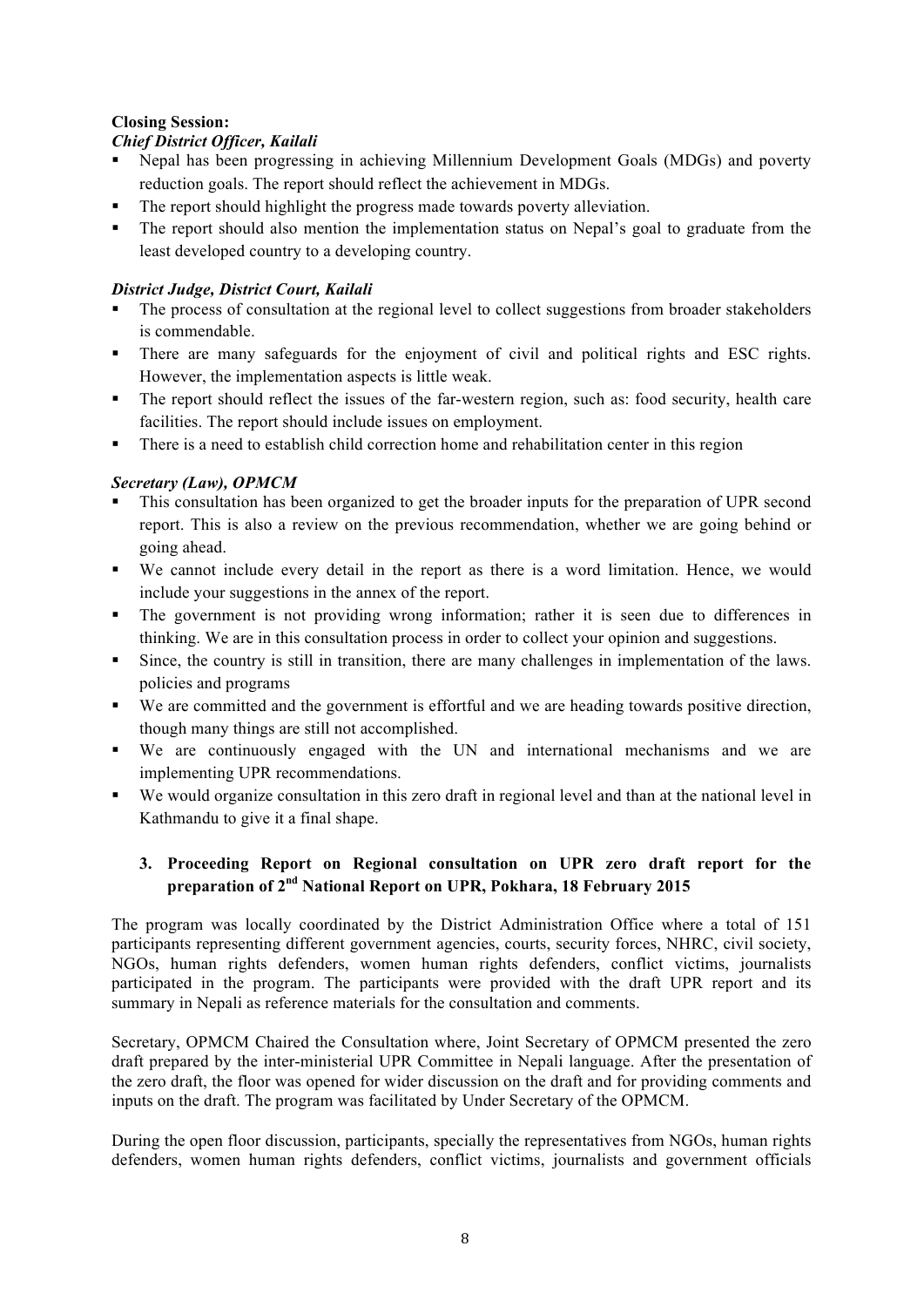participated in the interaction and shared their concerns, provided suggestions in the format of the report and themes/data/progress status raised in the report.

In the Closing session, the Chief District Officer, Regional Administrator and Chief Judge of the Appellate Court addressed the program. The program was concluded with the Concluding remarks by the program Chair.

The issues raised by participants in the open floor discussion to be considered in the second national report are given below.

#### **Open Floor Discussion:**

## *NHRC Representative*

- ! In the UPR process three different reports are submitted, viz. National report from the state, CSO report and NHRIs report.
- The issues of impunity are not addressed properly
- ! The implementation of NHRC's recommendations is not satisfactory and TRC is not needed to provide compensation to the victims of conflict as per the recommendation of the NHRC.
- ! Lets work together to minimize differences in different reports to be submitted to the Human Rights Council.

#### *Human Rights Defender (male)*

- The report is well written as it has shown achievement in enactment of laws, policies, programs. However, there has been weakness in proper implementation of the provisions and programs.
- ! Legal action should be taken against the perpetrators of human rights violation and NHRC's recommendations should be seriously and timely implemented. If that happens, then the differences between the state report and reports of the NHRIs and CSOs would be minimized.
- ! Among the UPR recommendations, following major issues are not addressed: constitution making, zero tolerance on impunity, criminalization of politics and politics in criminal activities and human rights violations, jail and custody reform, implementation of NHRC's recommendations, ratification of ICC Rome Statute.

#### *Government Officer (male)*

- ! The policies related to natural resources are not viewed in light of human rights perspectives. If this is accessed properly, it can address the issue of unemployment and food insecurity. Hence, these policies should be based on political backdrop.
- ! Our forest is protection oriented, it is not managed properly. Hence, the available natural resources are not utilized properly.
- ! We have enough potentials towards poverty alleviation, even by utilizing the the available natural resources.

#### *Human Rights Defender (male)*

- ! The steps taken by the government in sharing the UPR draft report and consultation with diverse stakeholders at the regional level is praiseworthy.
- ! HRTMCC has been coordinating to prepare CSO report for the 2nd UPR cycle.
- ! The draft report presented by the state shows that the country is heading towards positive direction with some progress. However, there is not enough room for the common people to be satisfied of the progress.
- ! The UPR recommendations are partially implemented: VAW has been increasing rape cases are increased, cases of dowry has increased, female foeticide has increased, lack of social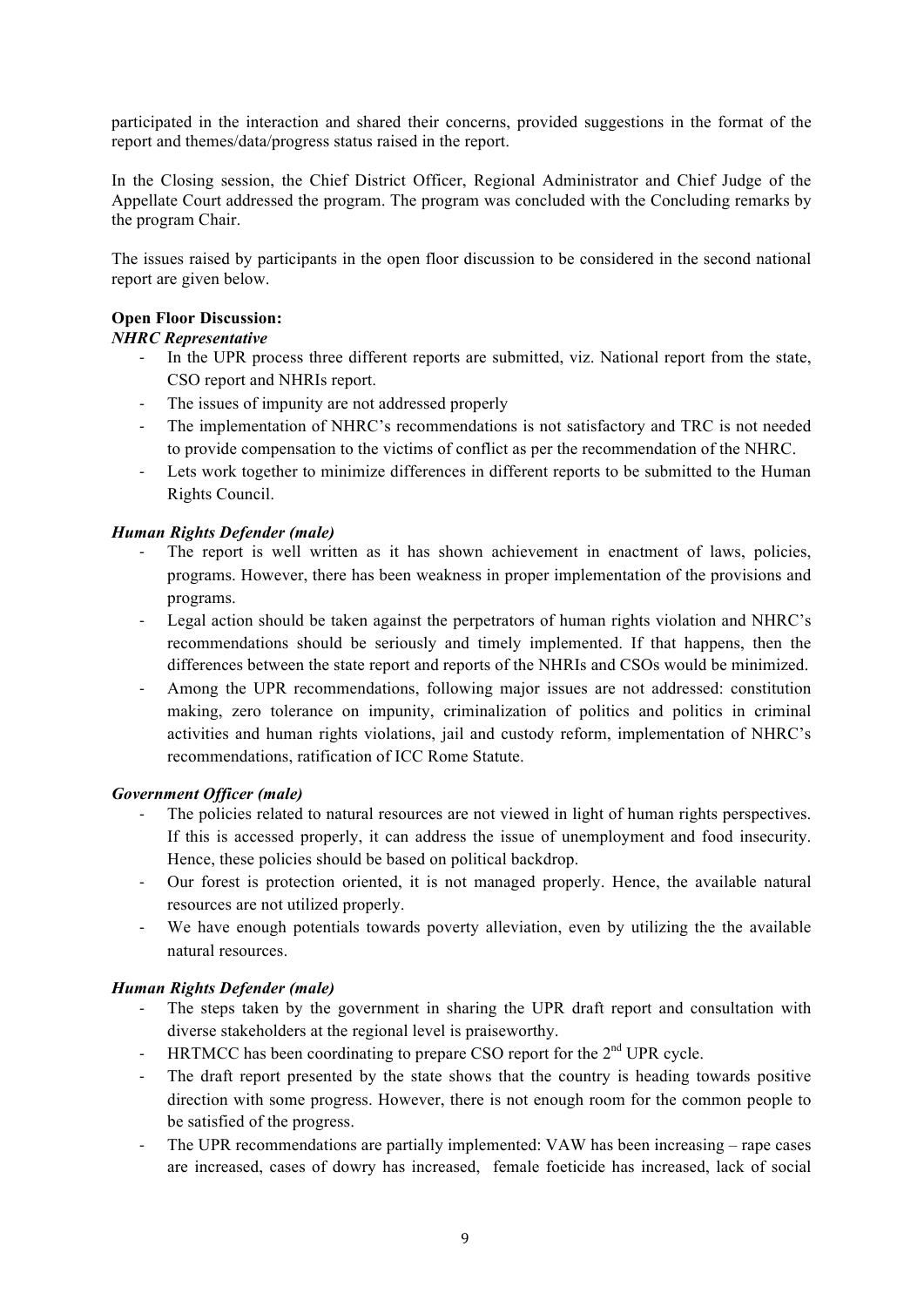security, lack of safe house, lack of representation of women, security of women HRDs, the NAP on UN Security Council resolution 1325, 1829 are not implemented properly, women trafficking is not decreased, there is lack of access to justice for women, there is existing discrimination between son and daughter, domestic work is not recognized, there is practical difficulties in providing citizenship in the name of mother, there is lack of inheritence rights to women on parental property, the Supreme Court's decision regarding LGBTIs of 2008 has not been implemented and their demand is for increasing access to citizenship, marriage, identity and participation.

- ! Though education is planned to provided free, prople are paying fees and the scholarships scheme is not effective, there is lack of physical facilities and resources in schools
- ! There are discriminatory practices on the basis of PWDs, caste, language, religion. The law on caste based discrimination has not been implemented effectively.
- ! The free medicines (70 types) are not available at the health facilities.
- the custody and jails are overcrowed and lack basic facilities
- ! Each day, more than 1,500 youth migrating for foreign employment. However, their rights are not safeguarded. Nepal should ratify migrant workers convention.
- ! The issues of senior citizen are not addressed properly.
- ! There is lack of PWDs friendly offices and public facilities
- ! As of last three months, there is no decrease in figures of child labours. Impunity is rampant. Those convicted by the Supreme Court are moving freely.
- ! The pending visit requests by the Special Rapporteur on human rights defenders should be accepted by the government.
- ! Government should focus more on implementation of the UPR recommendations, 2011.

#### *Local Peace Committee member (female)*

- ! Foundation for increasing women's participation should be developed
- ! Special consideration should be given on the issues of senior citizens
- ! In dealing with impunity, not only the government officials, even the political leaders should be included.
- ! There is a trend of forcing to reach at mutual agreement in the cases of domestic violence. It should follow legal course of action in dealing with these cases.
- ! The National Women Commission and National Dalit Commission should be made constitutional commissions.
- ! The fundamental human rights issues such as health care, education, employment, shelter should be addressed properly.

## *Human Rights Defender (male)*

- What is the status on government's contribution and presence in overall education sector  $$ what percentage is covered by the government and what is by the private and other sectors? and what is the progress made by the government?
- Likewise, disaggregated data is needed in the health sector.
- Government should be firm in providing safe food, safe drinking water.
- ! It should deal the issues of corruption and accountability and lack of representatives in local bodies.

#### *NGO representative (male)*

- ! The government is sluggish in dealing with the human rights issues.
- ! The free education policy for the children is not implemented properly as the communities collect fees in different headings.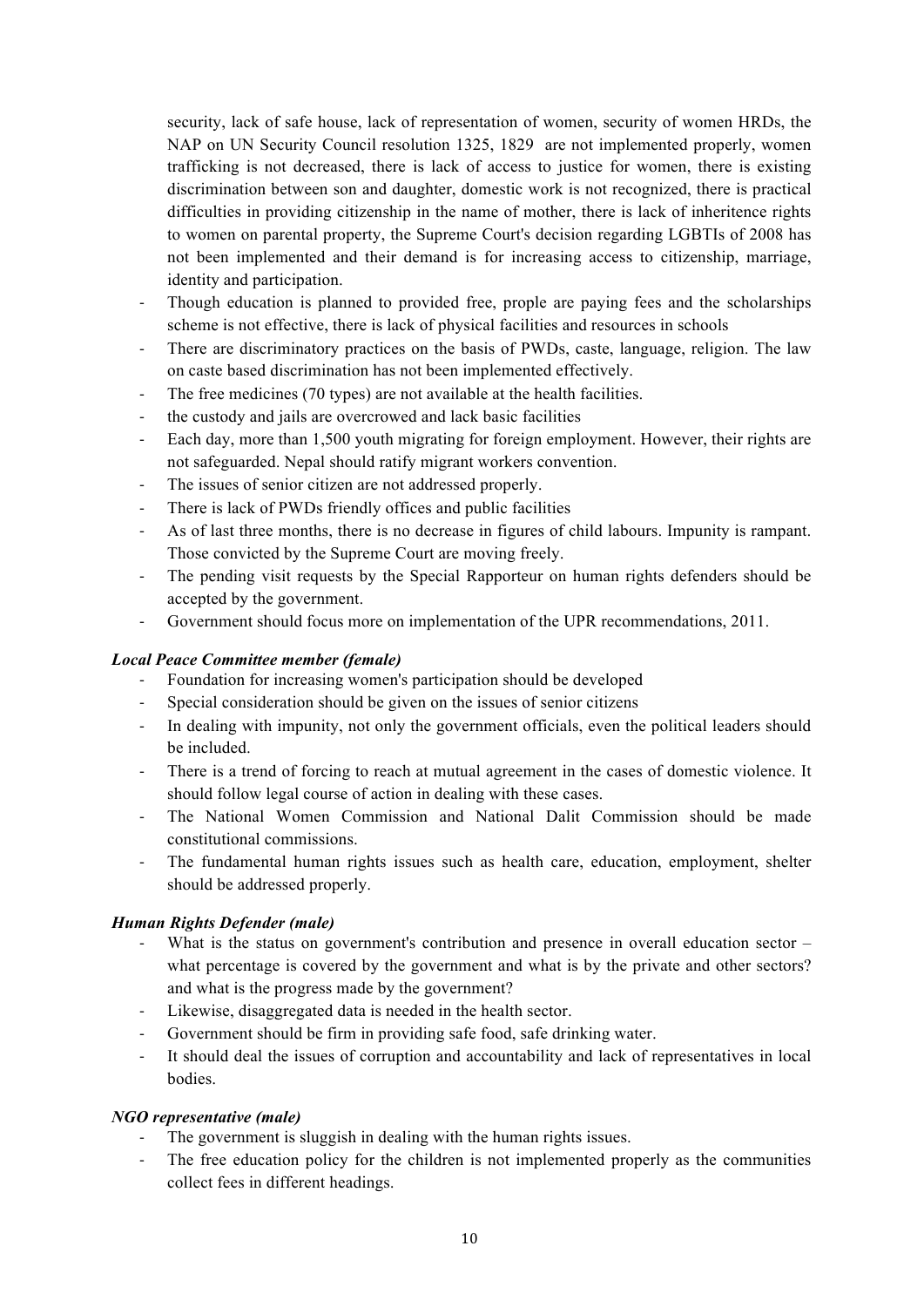- ! Private schools are collecting exorbitant fees and there is no monitoring from the government.
- ! Corporal punishment is in existence.
- ! The issues of street children are not addressed in the report.

#### *Human Rights Defender (female)*

- There has been some progress, however, it is not enough.
- ! It is not clear whether government had ratified international instruments just to pretend their commitment to the international community.
- ! The issues of SGBV victims of conflict era have not been addressed. Even the TRC Act is not clear on this issue.
- ! Psychosocial counseling Guidelines has been developed. However, it is yet to be implemented. It should be implemented soon without any delay. Also, psychological violence should be defined and criminalized.
- There has been improvement and reformation in laws and policies regarding women. However, there is lack of proper implementation.
- ! Domestic violence is criminalized. However, there is lack of proper implementation. Hence, there is a need of making the law enforcement officials aware on the existing legal provisions, policy measures and ways of implementation.
- Law suits have been few in number due to the trend of forced agreement.
- ! The cases of VAW are high in Kaski District. However, there is lack of rehabilitation home.
- ! There has been some reform at custody. However, torture still exists. There are more number of inmates in Jail than its capacity.
- ! 'Fast track court' is yet to be implemented.
- There is lack of child care home for street children.
- There is a need of justice with reparation and accountability of the perpetrator.
- ! Government should give continuity to education programs.

## **Closing Session:**

#### *Chief District Officer, Kaski*

- ! The report and presentation made by the OPMCM is very comprehensive and this consultation is organized to get inputs on the draft report.
- ! Human right is beyond custody, violence and so on. It is associated with overall economic and prosperity of individual and society.
- ! If the periodic development plan of the country would be implemented properly, there would be considerable progress on human rights situation.
- ! Now it is the time to focus more on ESC rights and group rights than on the CP rights.
- ! We have to move forward in holistic manner by responding to service delivery, development and justice delivery.
- ! State includes all actors: civil society, NHRIs, CSOs, private sectors. Hence, all the actors have their different roles and responsibilities.
- ! The Government report would be finalized by responding to the concerns raised and it would include the progress in terms of process, output and outcomes.

## *Regional Administrator, Western Development Region*

- We request all the stakeholders to send their inputs (if any) in written or any forms. We will incorporate in our report.
- ! I also request all the government agencies to send their progress report to include in the report.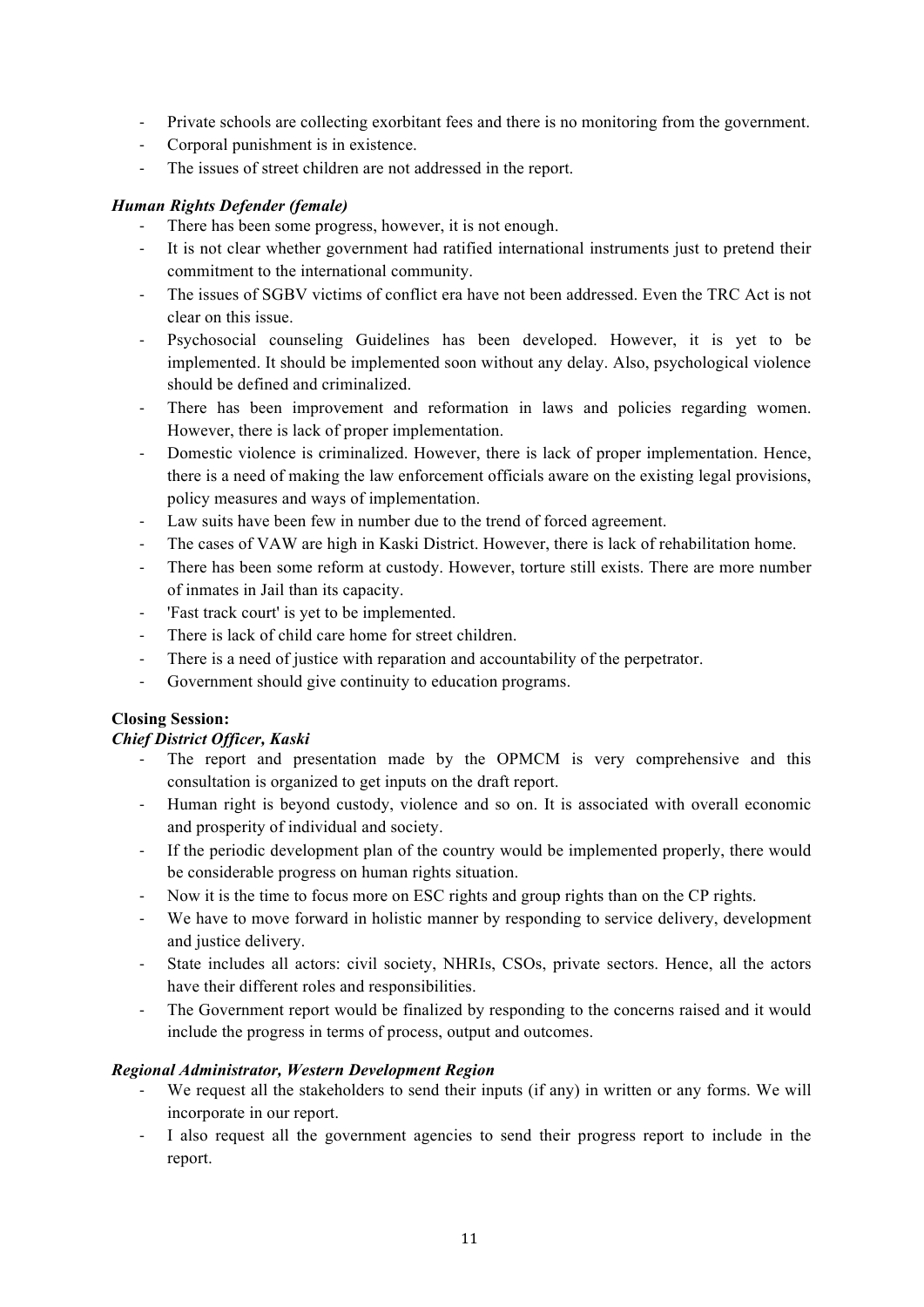- ! We had recently organized regional workshop on NHRAP and we would send that report to be considered in the report.
- ! Apart from the response from the participants in question form, we also request concrete suggestions.
- ! The gap between the government report and report of the CSO should be minimized.
- ! Human rights should be understood in broader perspective and in holistic manner. Also there should be change in the mindset that thinks government agencies/personnel are bad.
- ! Also government should very clearly say what it can do and what it cannot do. It should stop providing mere commitments in the areas where it doesn't have any capacity.
- ! Government should work in the manner to make good governance felt among general public.
- We have to give priority in three things: access to information, access to decision making and access to justice.

## *Chief Justice, Appellate Court, Kaski*

- ! Human rights are natural rights for being a human and it is related to international law and instruments.
- We have to take and review the case of Kumar Lama on torture very seriously– if the decision of the district court would have been taken seriously, Nepal's domestic case would have not went into the international arena.
- ! There is a need to provide training to police and for continuous training, there should be a special wing within each district police office. Also there should be special wing for investigation.
- The condition of jail should be reformed.
- ! There is need to establish at least one child correction home in each region for the children in conflict with the law.
- ! Judiciary is always attentive towards safeguarding rights of people.
- ! In order to flourish human rights, competent and independent judiciary is the most.
- ! Government should be serious towards human rights and for this even the government should be stable enough.

#### *Secretary (Law), OPMCM*

- The government should submit its national report in August  $1<sup>st</sup>$  week and it has taken this whole UPR process as positive steps in reviewing its own status and progress against its commitments.
- ! These consultations are organized mainly to collect stakeholders' inputs on the draft report so that the gap between the national report and CSOs report would be minimized.
- ! We always organize such consultation with CSOs even in preparation of report to the UN treaty bodies.
- We cannot include every detail in the report as there is a word limitation. Hence, we would include your suggestions in the annex of the report.
- ! The government is not providing wrong information; rather it is seen due to differences in thinking. We are in this consultation process in order to collect your opinion and suggestions.
- ! Since, the country is still in transition, there are many challenges in implementation of the laws. policies and programs
- ! We are committed and the government is effortful and we are heading towards positive direction, though many things are still not accomplished.
- ! We are continuously engaged with the UN and international mechanisms and we are implementing UPR recommendations.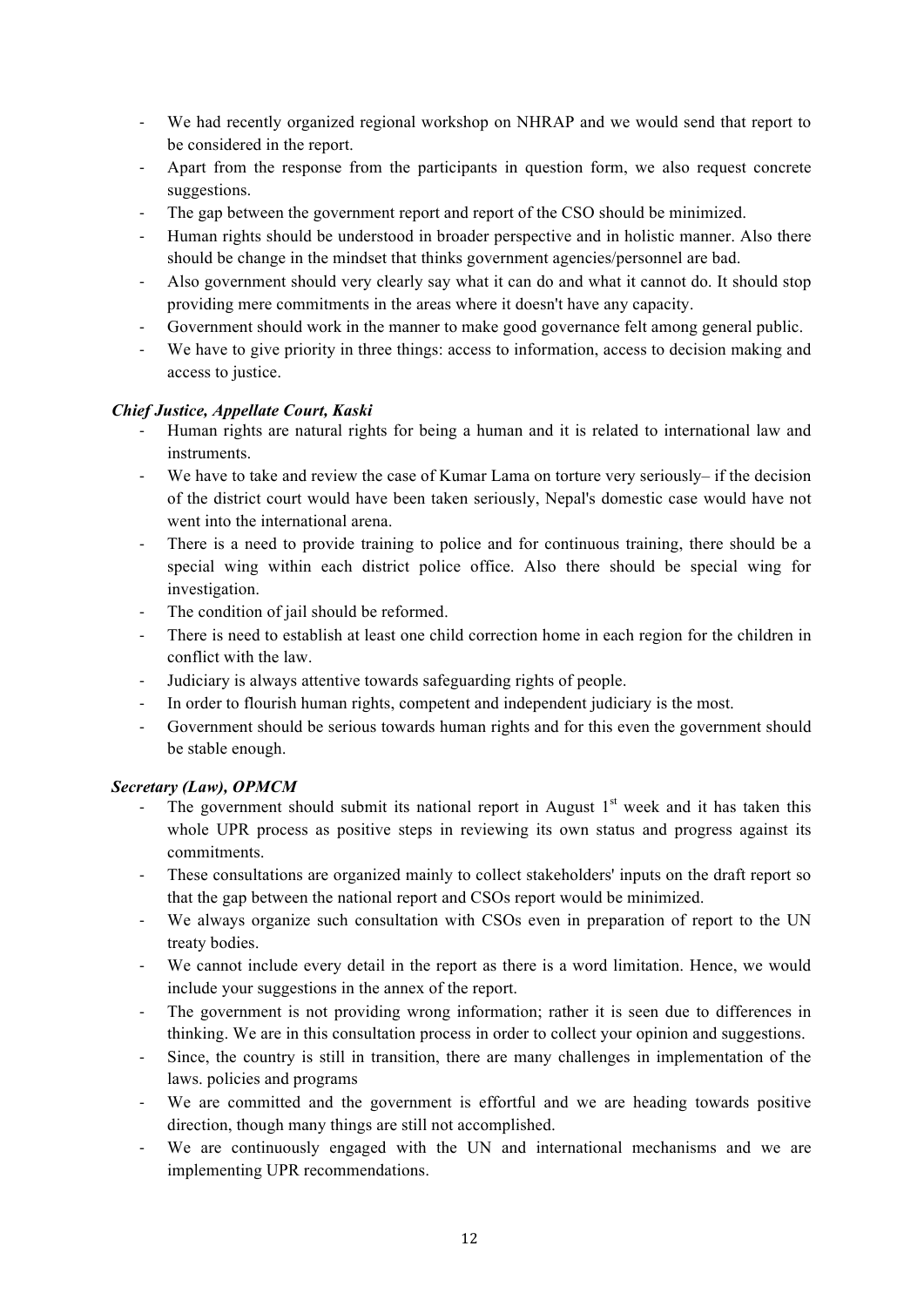! We would organize consultation in this zero draft in regional level and then at the national level in Kathmandu to give it a final shape.

## **4. Proceeding Report on Regional consultation on UPR zero draft report for the preparation of 2nd National Report on UPR, Biratnagar, 20 February 2015**

The program was locally coordinated by the District Administration Office where a total of 152 participants representing different government agencies, court, security forces, NHRC, civil society, NGOs, human rights defenders, women human rights defenders, conflict victims, journalists participated in the program. The participants were provided with the draft UPR report and its summary in Nepali as reference materials for the consultation and comments.

Secretary, OPMCM Chaired the Consultation where, Joint Secretary of OPMCM presented the zero draft prepared by the inter-ministerial UPR Committee in Nepali language. After the presentation of the zero draft, the floor was opened for wider discussion on the draft and for providing comments and inputs on the draft. The program was facilitated by Under Secretary of the OPMCM.

During the open floor discussion, participants, specially the representatives from NGOs, human rights defenders, women human rights defenders, conflict victims, journalists and government officials participated in the interaction and shared their concerns, provided suggestions in the format of the report and themes/data/progress status raised in the report.

In the Closing session, the Chief District Officer and Chief Judge of the Appellate Court addressed the program. The program was concluded with the Concluding remarks by the program Chair.

The issues raised by participants in the open floor discussion to be considered in the second national report are given below.

#### **Open Floor discussion:**

#### *Women Human Rights Defender (female)*

- ! Question: what happens or what can be done if one government agency doesn't follow/respond to the request/order of the other government agency? - It is related to the coordination between government agencies.
- ! The report says that the government is effortful in making law to provide safety to HRDs/WHRDs. But the law should be formulated without any delay.
- ! The free medicines (70 types) mentioned by the government is not available at the local level.
- ! In the education section, the report should mention the reasons for high drop-out rate.
- The Supreme Court has given directive order regarding women involved in entertainment sector. It should be included in the report.
- $\blacksquare$  The women's issues/programs in the 13<sup>th</sup> development plan are not implemented properly at the local level. The mechanisms envisioned should be established and made functional for its effectiveness.

#### *Other Backward Society representative (male)*

- The issues of OBS are not included in the report.
- ! The issues of OBS such as discrimination, problem of language should be addressed.
- ! The case related to OBS has been pending at the SC for more than 7 years. It is also taken to the NHRC.
- ! The CBS census data regarding OBS should be verified.

#### *NGO representative (female)*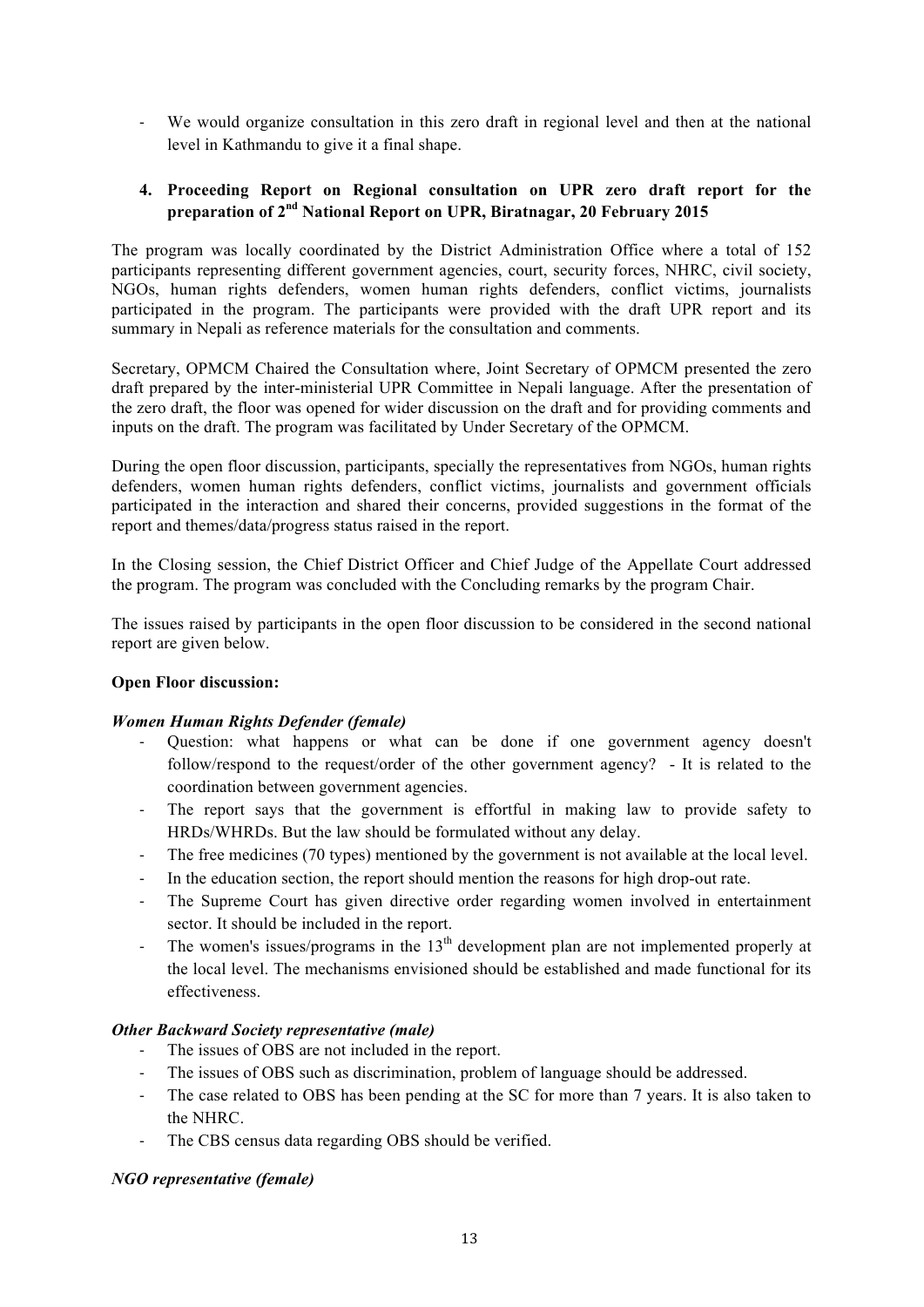- ! The report is very good, but it should also highlight the practical difficulties and weaknesses.
- ! The report has highlighted the progress on relief fund on human trafficking and VAW. However, this fund is not mobilized in Morang District. There are many problems related to the returnee victims and there is no proper support for them.
- ! The One Stop Crisis Management Center (OCMC) is not present in Morang district.

#### *NGO representative (female)*

- ! The achievements of the government initiatives should be reviewed and reasons should be analyzed.
- ! The report mentions lack of awareness as reason behind non implementation of laws. Is it true or are there other reasons? It should be analyzed properly.
- ! The Caste Based Discrimination Surveillance Center as mentioned in the report is not present in Morang District.
- ! Extra Judicial Killing (EJK) is still existing as data on departmental action also support the fact. There is a need to establish a separate mechanism to investigate the cases of EJK.
- Likewise, there should be separate mechanism to deal with the cases of torture.
- ! The Act on domestic violence, 2066 should be revised as many of cases are forced to settle and the trend of violence has been increasing. The problem is more within some specific communities and it should be addressed properly.
- ! Because of lack of local representatives, there has been widespread corruption in local development activities

#### *Dalit rights organization representative (male)*

- ! There were many recommendations in 2011 UPR cycle for the proper implementation of CBDU Act. Though the Act is enacted, still there are discriminations existing in society.
- ! Cases of CBDU are not are not addressed properly. These cases are often dealt as other cases.
- ! Though there are provisions of establishment of different mechanisms such as surveillance center, these mechanisms are not functional.
- The difficulties in proper implementation of action plan on UNSCR 1325 and 1820 should be addressed.
- The report should also mention about the existing challenges and what has not been done. For instance, death of Nanda Prasad Adhikari.

#### *Human Rights Defender (male)*

- Looking after the trend, the human rights violation from the state has decreased (based on human rights year book published by INSEC).
- The report should focus on the government commitment and achievements in connection to those commitments.
- ! Many issues/recommendations are also linked with the political process. Therefore, apart from CP rights ESC rights should also be analyzed.
- ! The increase in VAW is due to structural discrimination. Hence, the cause should be addressed.
- The report should mention, how many recommendations from the NHRC have been implemented.
- ! We the civil society want a strong role of the state. Hence, the state report should not have loop holes so that no one can raise question on it.

#### *Women Human Rights Defender (female)*

! There has been some changes and progress. However, many things are yet to be done.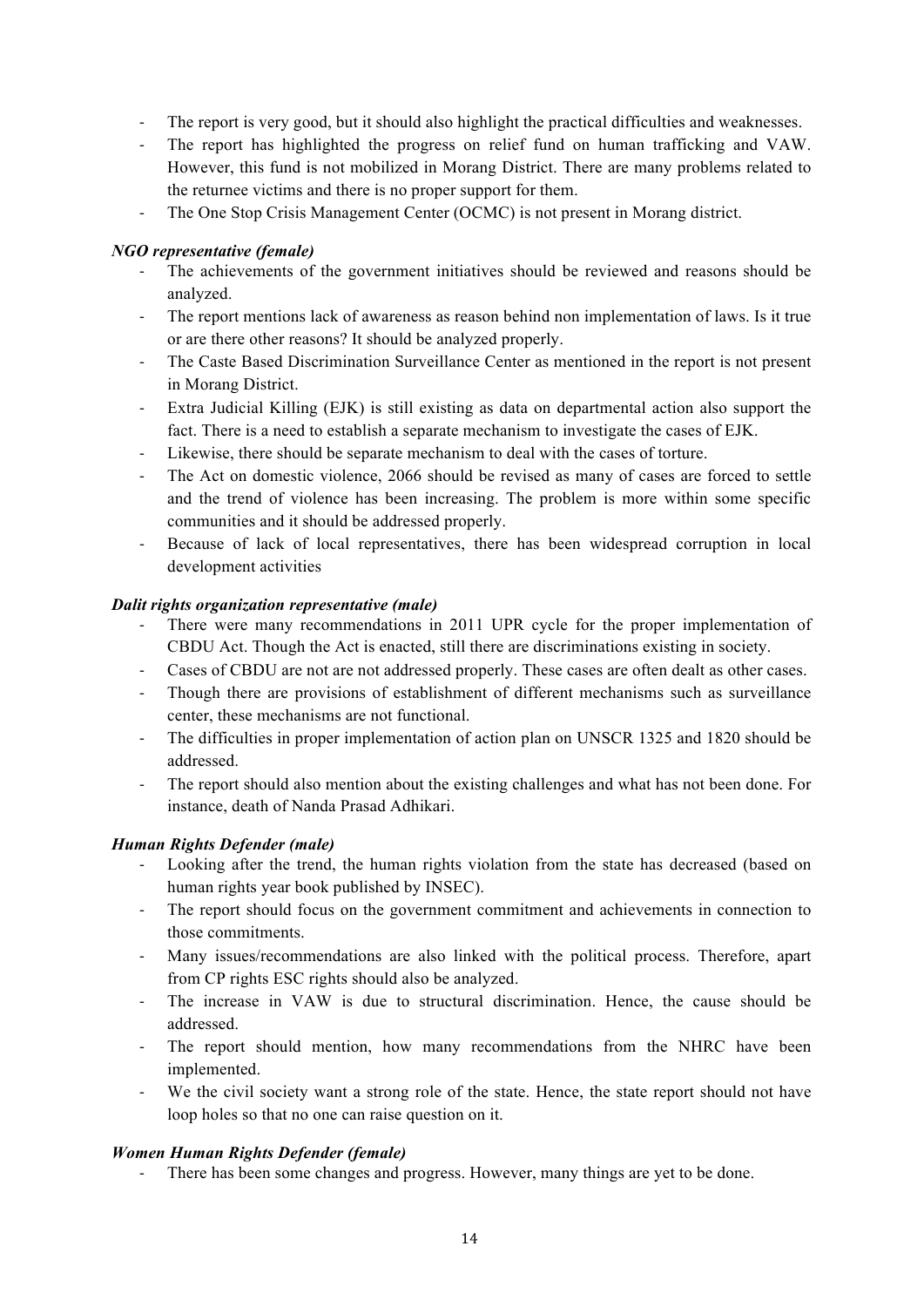- ! Though government has policy and programs on physical health, mental health has not been covered. The mental health services are available only at the regional headquarters.
- ! Though OCMC has been spread in different districts, the rehabilitation center for SGBV victims should be established.
- ! The cases of VAW are increasing but the mechanisms to deal with VAW and other are not functional.
- ! The government should establish and mobilize immediate response team in order to deal with VAW cases.
- ! It would be better to go for joint monitoring. However, there is lack of coordination between government agencies.

## *NGO representative (male)*

- ! There are still many tasks remaining on peace process. The task of promulgation of new constitution is the biggest task that needs to be accomplished.
- ! The situation of post conflict should be taken as opportunity rather than as challenge.
- ! The information regarding the available support in health care and provision on allowance to senior citizen has not been disseminated at the local level.

## *Dalit rights organization representative (male)*

- ! The Act against CBDU has not been implemented properly and reasons are: lack of willingness of officials, focus on forced agreement between the victim and perpetrator
- The said mechanisms are not functional

## *NGO representative (male)*

- ! Very less has been done to ensure rights of senior citizens. The social security act has not been implemented. There should not be compulsory social security tax
- ! There are provisions of insurance through social security fund. But there is lack of its mobilization.

## *Consumers' rights forum representative (male)*

- ! There is lack of consumers' court and consumers' Act.
- ! There are many problems faced by consumers there is lack of electricity, water, gas cylinder.
- ! Moreover, people are not getting quality health care even after paying handful of money for the services.

## *Nepal Bar Association representative (male)*

- The cases on CBDU are registered very less in number at the court.
- ! The state report should clearly mention the status on implementation of the recommendations.
- ! The report has listed down more challenges than achievements.

## *NGO representative (female)*

- ! The laws, policies and fund is there but still the SGBV victims are not able to get the desired support.
- ! There is lack of access of PWDs on public facilities and buildings
- ! The problems associated with foreign migration has been increasing, likewise, the domestic violence has been on increasing trend. In the case regarding migrant labours, victims need to go to Kathmandu to lodge their complaint.

## *NGO representative (male)*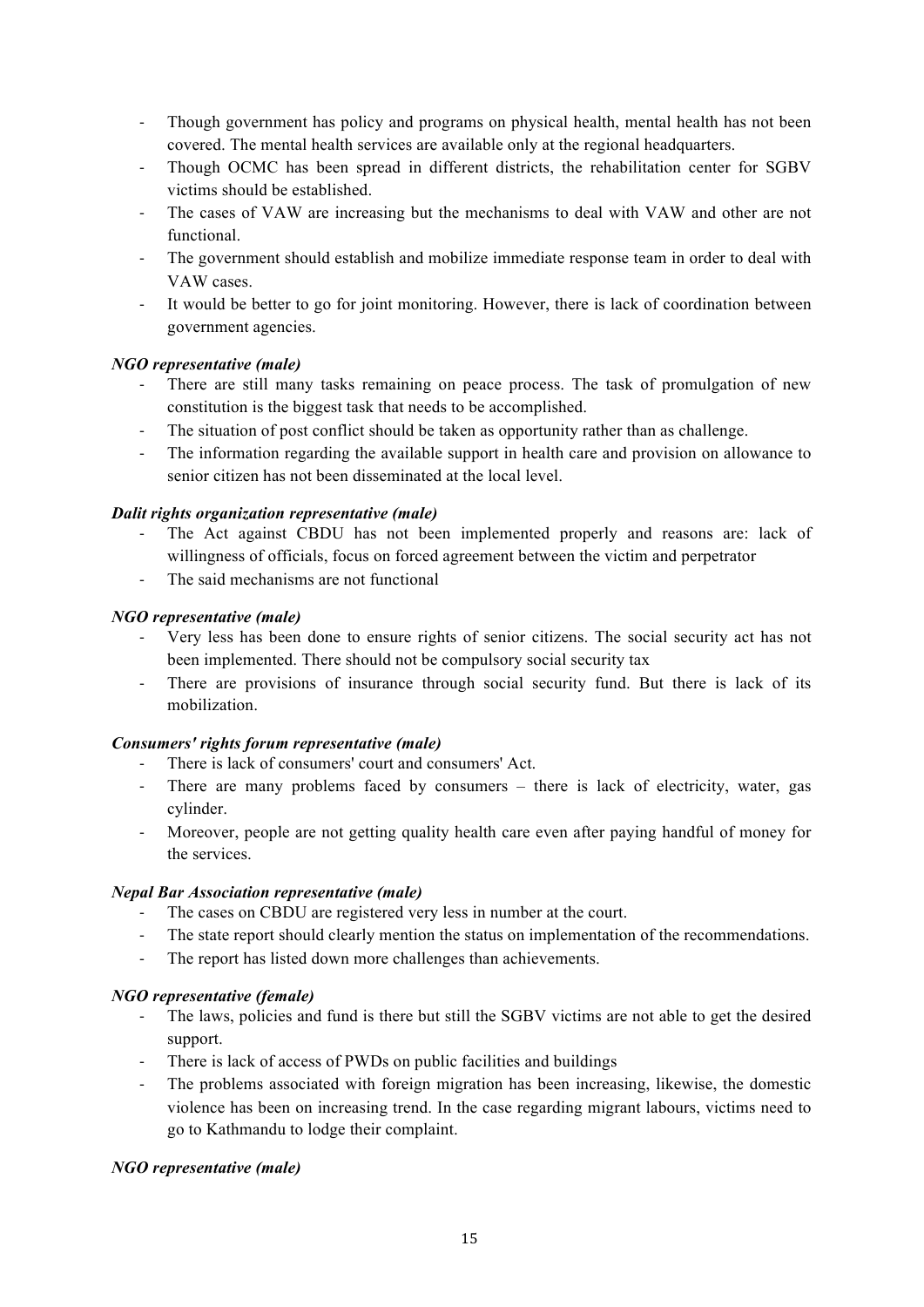- ! This consultation should have been organized to make detail discussions on each of the thematic areas and issues.
- ! The data mentioned in the report is only of the community schools and has not included data on private schools. Scholarships to Dalit are only available at the community schools and not at the private schools.
- ! Child marriage is still in existence.

## *NGO federation representative (male)*

- ! There are many problems associated with rights to housing, food security.
- The policy on housing is not clear.
- ! The token money being provided to senior citizen as respect to them is not enough for them for their subsistence. Hence, it should not be described as support or social security.
- ! Likewise, the allowance to PWDs, widow should also be reconsidered based on inflation.
- There is lack of ID card to the PWDs and they are not able to enjoy the discount on transportation fare.

## *Journalist (female)*

! There is a need of life insurance for the journalists for their protection and social security.

# *Political party representative (male)*

- ! Today's consultation has raised many issues that are missing in the report.
- ! The area of human rights is broad and these are even complex in Nepal. Though we are trying our best to move forward, there are still many hurdles.
- ! Mainly the state is responsible in protection of human rights of its citizen.
- ! The INSEC human rights year book has revealed that the cases of human rights violations have been in increasing trend – hence, government should be more serious.
- ! Nepal has number of laws but they should be implemented properly and more laws should be formulated to safeguard the rights.

# *Political party representative (male)*

- ! The issues of jail inmates and jail reform have not been included in the report. Likewise, the issues of women in jail have not been covered.
- ! The implementation aspects of laws, policies, and programs have many lackings.
- There are problem of coordination among the government agencies.

## *Political party representative (male)*

- ! Many of the times, statistics released through government don't reflect real picture of the country. Eg. the National Planning Commission data revealed more progress than the target, but in reality, it is not like that.
- ! The participation of indigenous people in public service should be monitored and increased.
- Regarding right to health, government hospitals lack resources, whereas the service of the private hospitals is not affordable to the poor – so how their rights would be protected?
- ! There has been problem in investigation and prosecution in the cases of torture rule of law is absence.

# *Government Officer (male)*

- ! The report needs correction there is a government Division for food security and it is not the Department
- ! Though we have made many commitments, it would be better if we can plan it by putting them into timeline.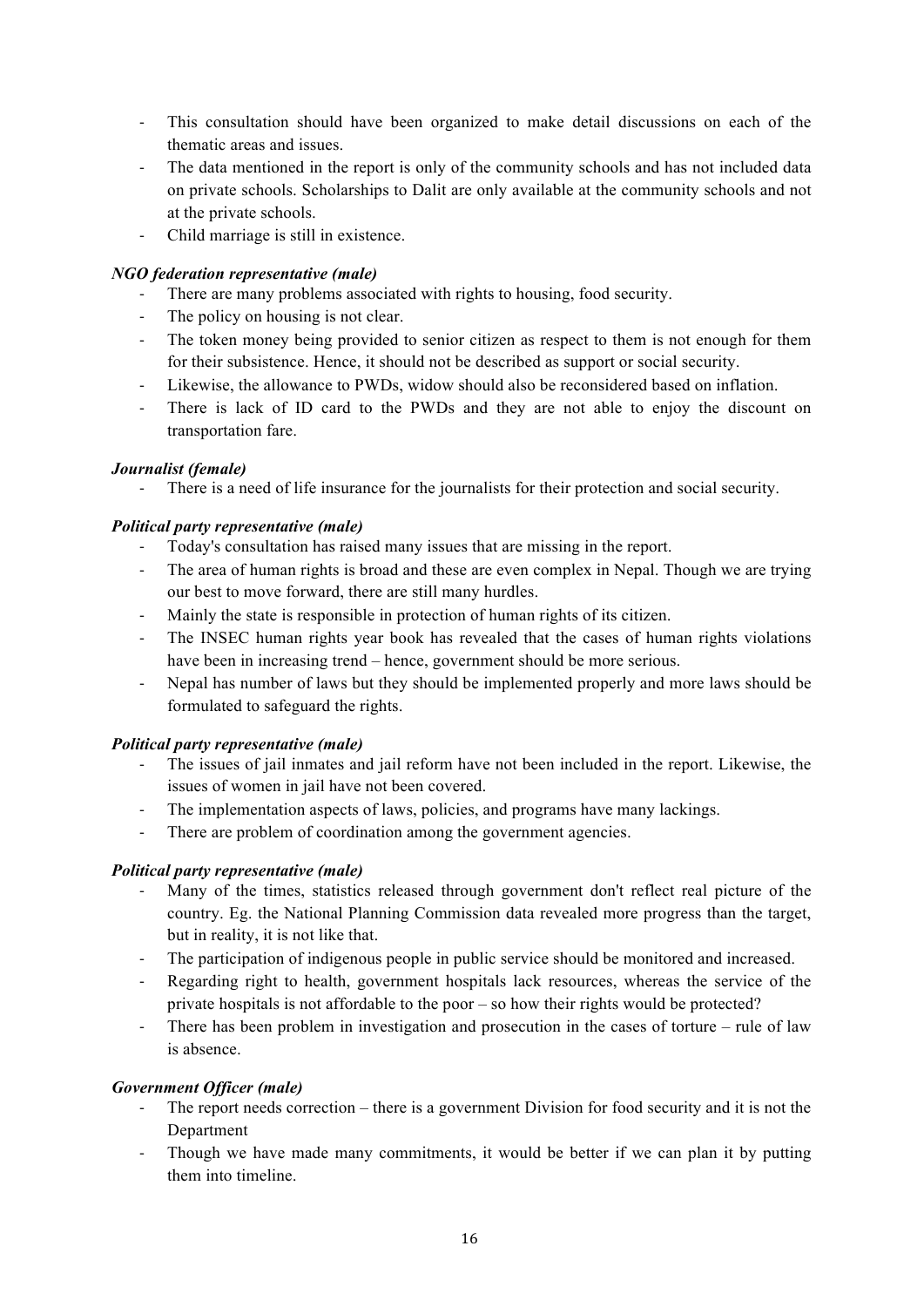## **Closing Session:**

#### *Chief Judge, Appellate Court, Biratnagar*

The report and presentation made by the OPMCM is realistic.

- The whole system of judiciary has positive contribution in promotion and protection of human rights in the country.
- ! The judiciary has ensured ESC rights apart from CP rights.
- ! In one part, formulation of legislation is also a progress. However, the government should ensure the full implementation of the existing legislations.
- ! Laws create obligations. Hence, we give equal importance even for the formulation of laws.
- ! There are number of policies in Nepal. But, policy is not enough for judiciary. Laws should be formulated in line with the constitution and it shouldn't be against equality. If there is law, court can ask the government for its proper implementation. eg. the SC's verdict in the case of uterine prolapse.
- ! The constitutional provision regarding food sovereignty was vague and the SC has now made it clear.
- ! Albiet there are many progresses to be made, it is improper to state that government is not doing anything.
- The government's initiatives are in positive direction. It should empower people so that they can ask for their rights.
- ! ESC rights should be made enforceable though it is being coming up as equal right in the Nepali Constitution since 2007.
- ! Looking at the special situation of Nepal, right against impunity should also be included in the new constitution. As the constitution and laws should be locally tailored by following the core value of human rights.
- ! The initiatives taken by the government in organizing dialogue with the broader stakeholders are very positive steps.
- ! The delays in justice are only in some pocket areas such as in some Terai districts. However, it shouldn't be generalized. For example, in Biratnagar, none of the cases are older than 1.5 years.
- ! I wish for the success of this interaction and request the CSO representatives to put realistic inputs on the report.

## *Chief District Officer, Morang*

- ! The consultation has collected many important and practical suggestions towards making the report better.
- ! The government has been working towards implementation of all the recommendations of the 1<sup>st</sup> UPR cycle. The report has focused on dealing with the achievements against the government commitments.
- ! Despite of the resource constraints, many efforts and achievements are made regarding ESC rights. Visible progresses are seen in development indicators and human rights indicators.
- ! The participants in the consultation have also raised particular issues related to Morang District.
- ! Media is independent in Nepal and even in the local context. Bureaucracy is transparent and court is independent.
- Government has been moving forward by following the people to people approach.
- ! There has been gradual progress on the human rights status of Nepal and it should be continued.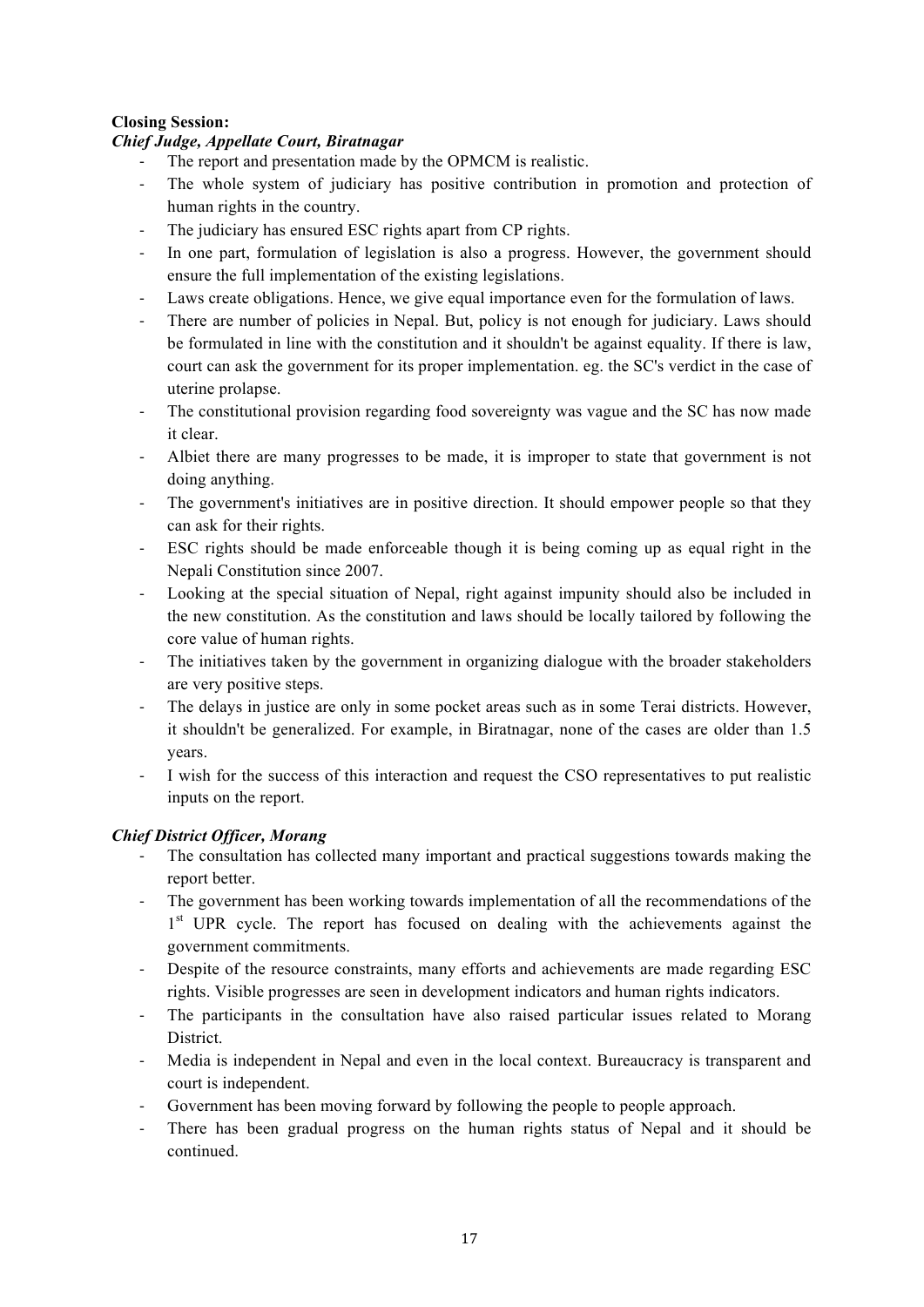- ! While talking about human rights, we should also consider the issue of national sovereignty. Likewise, human rights, development and security are interdependent.
- ! We should work together to fulfill every human rights of everyone.

## *Secretary (Law), OPMCM*

- ! In today's program, 20 persons have shared their experience and suggestions regarding the preliminary report presented in the program.
- The government should submit its national report in August  $1<sup>st</sup>$  week and it has taken this whole UPR process as positive steps in reviewing its own status and progress against its commitments.
- ! These consultations are organized mainly to collect stakeholders' inputs on the draft report so that the gap between the national report and CSOs report would be minimized.
- ! We always organize such consultation with CSOs even in preparation of report to the UN treaty bodies.
- ! The UPR report has limitation that it should be within 10,700 words and in those words, we have to review the progress and status on all the 135 recommendations received by Nepal in 2011.
- ! Nepal has been heading towards positive direction in fulfilling its commitments and obligations. But still there are many hurdles and challenges. We also realize that there are been some weaknesses in making the established mechanisms functional, in building better coordination among the government agencies.
- ! The government has planned to expand the OCMC in 35 districts.
- ! Nepal has land use policy and policy on housing. But it lacks the Act.
- We are continuously engaged with the UN and international mechanisms and we are implementing UPR recommendations.
- We would organize consultation in this zero draft in regional level and then at the national level in Kathmandu to give it a final shape.

## **National Consultation:**

**1. Proceeding Report on National consultation on UPR zero draft report for the preparation of 2nd National Report on UPR, Kathmandu, 26 February, 2015**

## **Introduction:**

The OPMCM organized national level workshop in Kathmandu to have wider consultation with civil society, NGO representatives, journalists, academia and others for the preparation of 2<sup>nd</sup> National report of UPR. A total of 150 participants representing civil society, NGOs, human rights defenders, women human rights defenders, journalists, academia participated in the program. The participants were provided with the draft UPR report and its summary in Nepali as reference materials for the consultation and comments. The program was chaired by the Chief Secretary of the GoN.

After the opening address by the Chief Secretary, Joint Secretary of OPMCM presented the zero draft prepared by the inter-ministerial UPR Committee in Nepali language. After the presentation of the zero draft, the floor was opened for wider discussion on the draft and for providing comments and inputs on the draft. The program was facilitated by Under Secretary of the OPMCM.

During the open floor discussion, participants, shared their concerns, provided suggestions in the format of the report and themes/data/progress status raised in the report. The program was concluded on closing remarks by the Secretary (Law) of the OPMCM.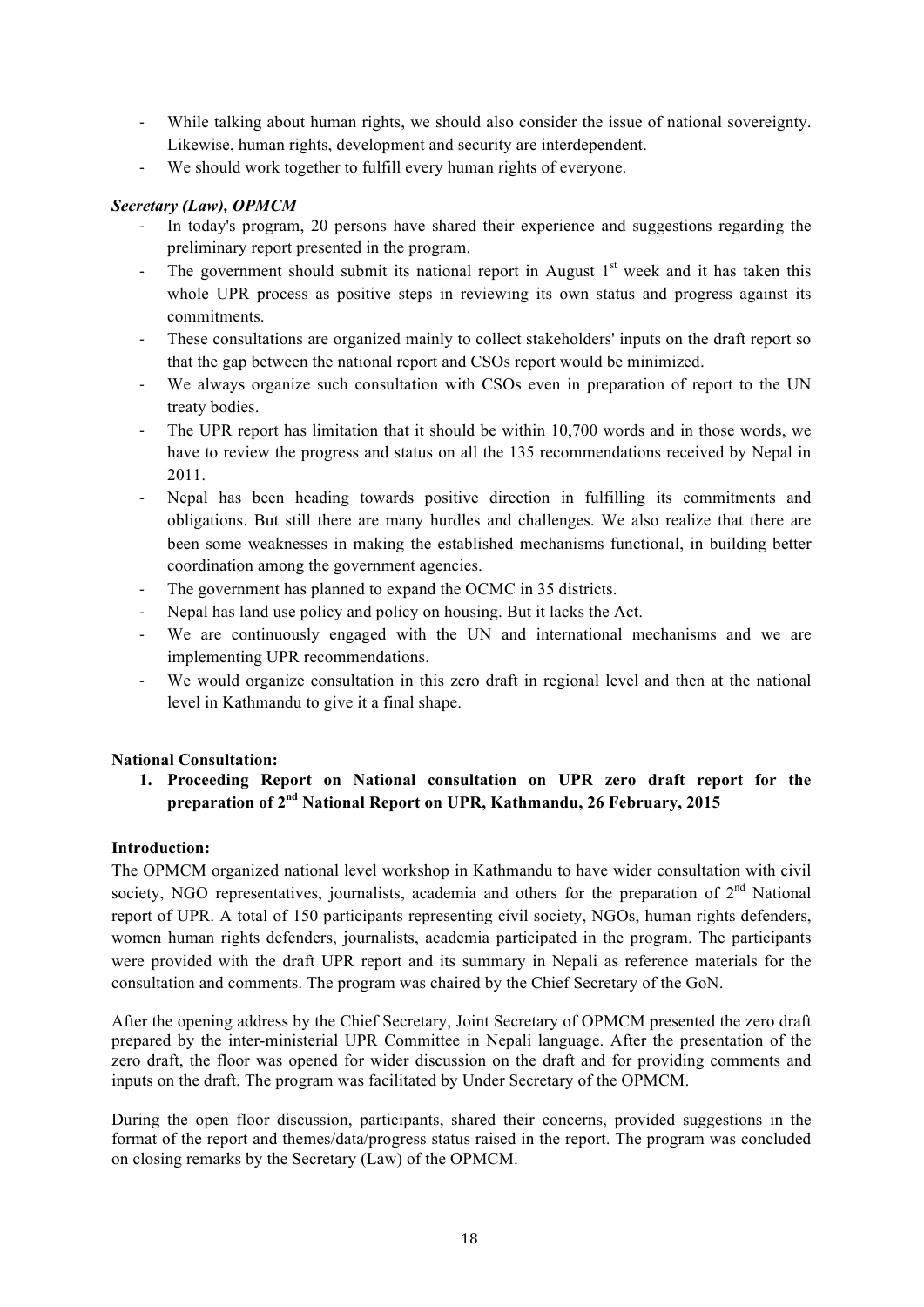#### **Opening Session:** *Chief Secretary, GoN*

Nepal is going to participate in its 2<sup>nd</sup> cycle of UPR review in November this year. The objectives of organizing today's consultation are to inform the stakeholders on government initiatives and achievements to respect, protect and fulfill human rights, identify civil society's expectation, their queries on government's role and to collect comments and inputs on the draft report for its finalization. The program is also organized so as to minimize the gap in information between the civil society's report and the national UPR report.

The government with the similar objectives has already organized four regional consultation workshops in four development regions. This is the latest program towards the process of finalization of the UPR report. Government is firm towards its commitment to respect, protect and fulfill every human rights of citizen. It has been doing its best by mobilizing existing resources. The human rights situation of the country has been heading towards positive direction. Institutional reform, formulation of new legislation and reform has been a continuous process. Human rights have been given a due priority in development plans and in the entire governance process. Because of the continuous efforts from all the sectors, awareness on human rights has increased. The government's legislation, policies and programs have been targeted towards marginalized groups.

Though, the human rights situation has been heading towards positive changes, we still have many challenges. The country has been healing from the transitional period. The task of institutionalization of human rights and its practical implementation has still been a challenge. The country's resource has been focused towards constitution making process.

Despite the challenges, we are comparatively neither behind nor at the fore front. However, the truth is that we have been consinuously effortful and have been heading slowly but in positive direction.

It would be better if we (the civil society and government) have similar understanding on the human rights issues regarding the report to be submitted to the UN Human Rights Council. Hence, the government would be continuously in consultation with the civil society, either formally or informally. I request all the participants to provide your valuable inputs on the report, either verbally or in written form. The government, as per the received inputs from the stakeholders, would revise the report and give a final shape.

#### **Techincal Session:**

After the opening address by the Chief Secretary, Joint Secretary of OPMCM presented the zero draft of the report prepared by the inter-ministerial UPR Committee in Nepali language.

## **Open Floor Discussion:**

#### *NGO representative (male)*

- ! The report has highlighted the progress made by the government, however, while approaching to the donor community it has been highlighting the weaknesses. Hence, how can we merge the two aspects and also mention the challenges been faced by the government. It would be better to mention the achievement in percentage.
- ! Some of the challenges that the report should include are:
	- o Security of human rights defenders
	- o Equal access to free health care services
	- o Food defecit in Karnali Zone
	- o Access land to marginalized groups, such as Badi.
	- o Quality of education and access
	- o Existence of caste based discrimination
	- o Lack of data on departmental action to security forces personnel
	- o Strengthening National Dalit Commission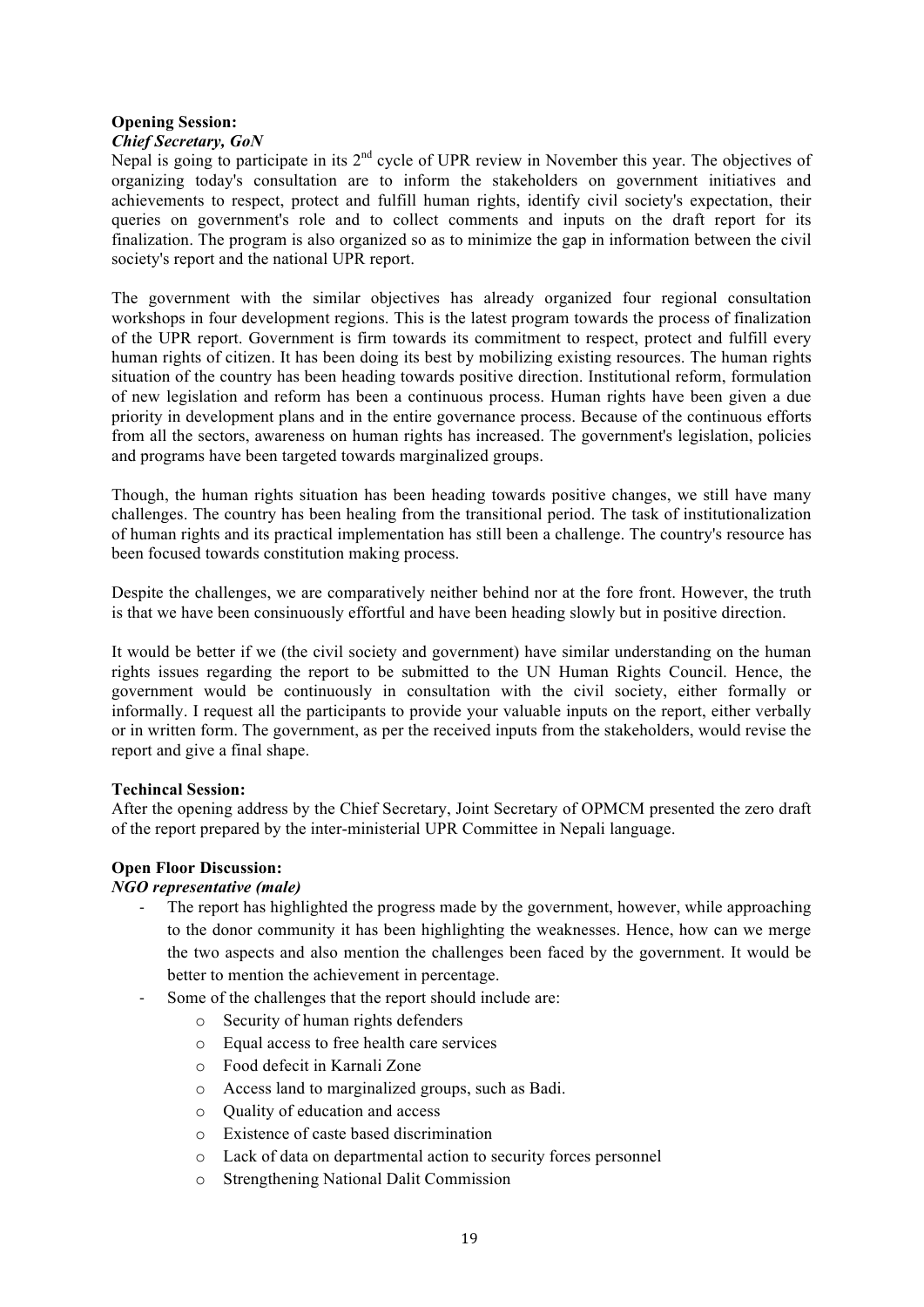o Lack of data on madhesh

## *NGO representative (female)*

- ! The National report can/should highlight achievements on health and reproductive rights of women.
- ! Existing gender inequality and discrimination is bigger challenge than poverty, hence, it should be included in the challenges.

## *PwDs federation representative (male)*

- ! The report revealed positive development due to government initiatives. However, the report should be more cirtical.
- ! There has been a gap between the government plan and its real implementation, for instance, the children with disabilities are not able to enjoy free education, persons with hemophilia are not getting free health treatment.
- ! Access to information is limited to the PwDs, majority of victim of abuse are women with disabilities, degrading words are being used for PwDs, there is issue of proper identity.
- ! There is lack of action plan on PwDs.
- Public offices are not PwDs friendly and there is problem of accessibility
- ! So, lets also mention about the existing challenges and difficulties in proper implementation of the plans set forth by the government.

## *NGO representative (male)*

- ! The issues related to climate change and government budget to overcome the issues should be mentioned in the report
- ! While discussing delay in justice system, the existence of alternative justice system, mediation center in 32 districts and plan to expand it to all the districts should be mentioned in the report.
- ! Likewise, mediation act, rules and establishment of council should be mentioned in the report.

## *Dalit rights activist (female)*

- ! The report shows the progressive trend. However, though overall poverty has been decreasing, it has increased among Dalits, i.e. 42.8% from 41%. Hence, the program on poverty alleviation has not addressed the poverty of Dalit groups.
- ! The mechanisms said to have established at the district and village level are not functional. Hence, efforts should be made towards the effective implementation of legislation, policy, programs and mechanisms.

## *Journalist (female)*

! The CSO's report has focused on digging out the weaknesses of the government whereas the government's report has focused on presenting the achievements. Hence, both the reports should address the greylines. Eg. the psychosocial counseling mentioned in the government report has not been implemented.

## *Advocate (male)*

- ! There is a need to find out mid point between the government and CSO report.
- ! The report should include the existing nexus between politics and criminal activities, existence of impunity, delay in implementation of NHRC's recommendations, weaknesses on TRC Act etc.
- ! The government may not be in the position to mention that there is existence of impunity. However, it can provide data to show the situation.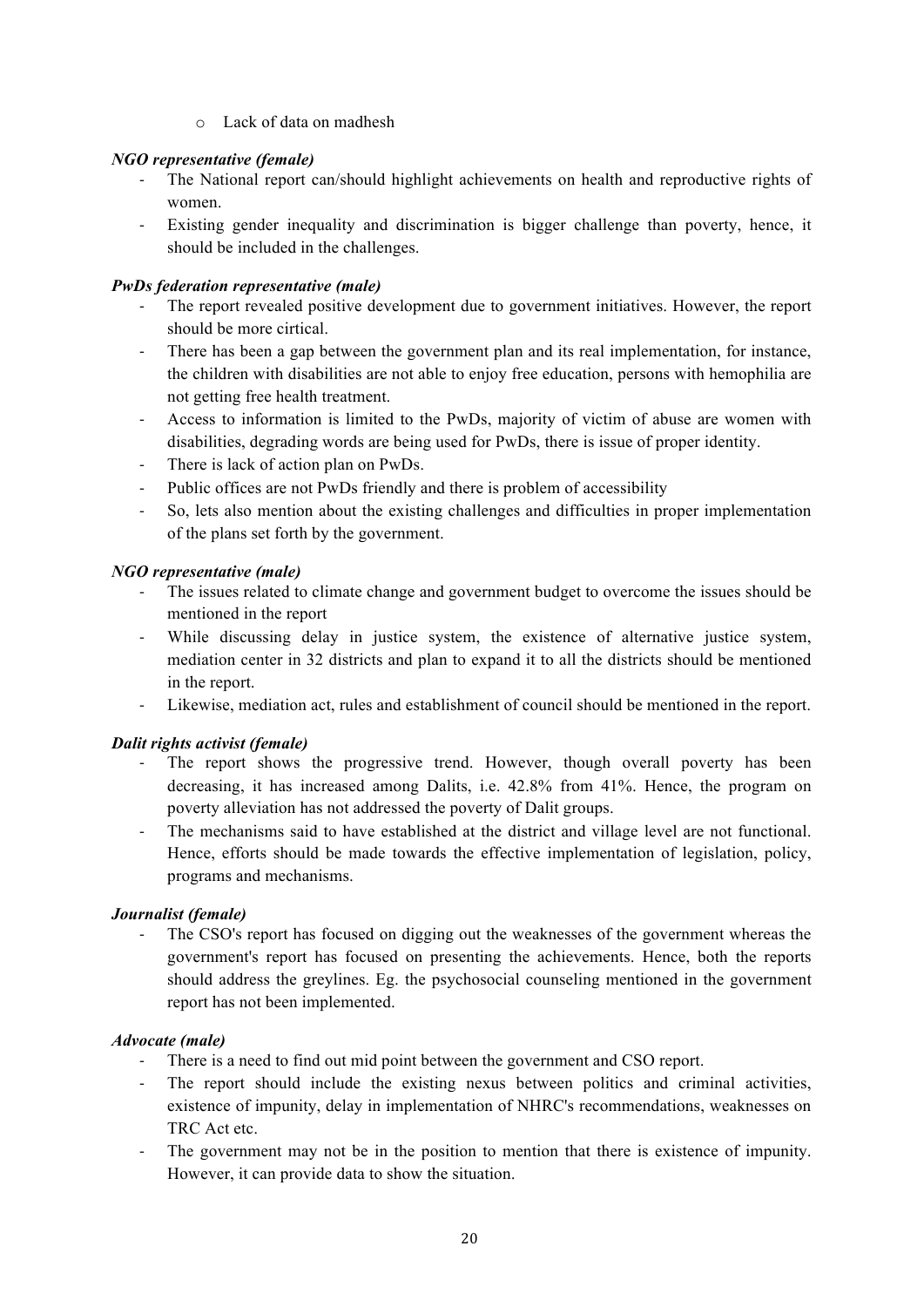## *Advocate (male)*

- ! The consultation organized by the government is a very positive step. It should also be organized with the political leaders as they lack awareness on UPR process.
- ! The progress made on different human rights issues should also be acknowledged by the civil society.
- ! The government report should present the existing trend.
- ! One of the major challenges at present is the absence of elected local authorities. Hence, it should be mentioned as a challenge in the report.
- ! Likewise, the report should mention why its plans and policies are not able to be implemented effectively.

## *Human Rights Defender (male)*

- ! The government has not been able even to ensure the civil and political rights of its citizen, eg. death of Mr. Nanda Prasad Adhikari.
- ! There is lack of proper investigation mechanism on the cases of sexual violence and victims of sexual violence during the conflict still have not received any support.

## *Land rights Activist (male)*

- There are many issues related to ensuring land rights.
- ! Many decisions of Supreme Court have not been implemented.

#### *Dalit rights Activist (male)*

- ! The reason for no proper implementation of CBDU Act is not because of the lack of awareness at the local level.
- ! National Dalit Commission is not strong enough to address the Dalit issues. The government's commitments are not implemented properly. The said local mechanisms are not in presence and functional.
- ! There is a need to review the section on dalit in the report to reflect the real situation.

#### *Muslim Rights Activist (female)*

- ! The status of different marginalized community within this group should be identified. Eg. status on education of Muslim girls should be taken into consideration. Likewise, HDI of Muslim is lower than that of Dalit.
- ! Madarsha education should be mainstreamed into education.

## *Youth rights activist (male)*

- The report should identify and mention issues related to youth.

#### *NGO representative (female)*

- ! IPs should also be included as marginalized group.
- ! TRC Act still has provision of amnesty.
- ! Rights of girl child should be focused while dealing with the issues of child rights.

#### *Child rights activist (male)*

- ! The CDOs do not know about UPR process. Hence, orientation should be given to them.
- ! This report should be focused on highlighting the real achievements rather than focusing on plans and programs.
- ! Corporal punishment to children is still existing.
- Report should mention the issues of youth.
- ! Religious rights should be considered.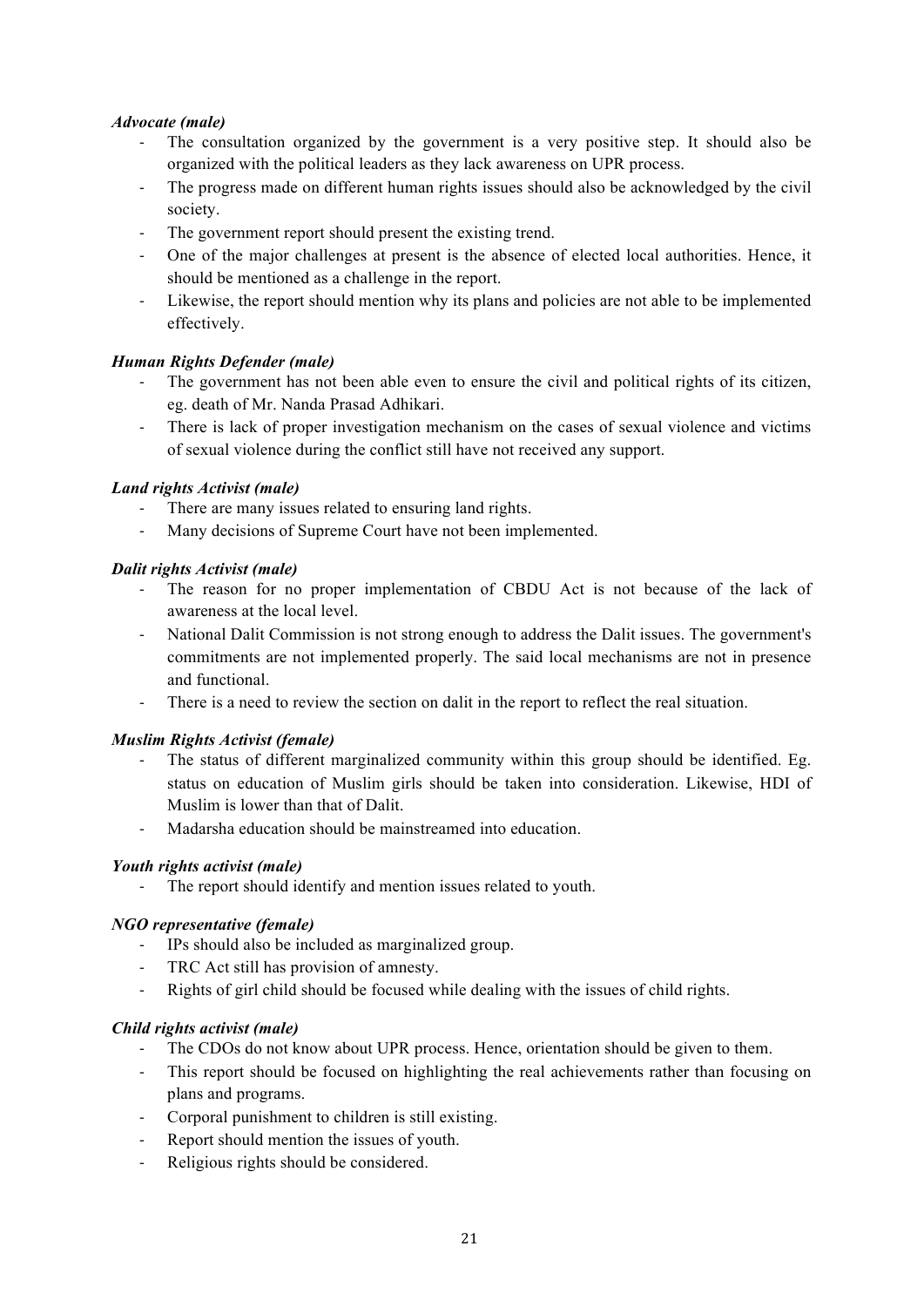## *Dalit rights activist (male)*

- ! The weaknesses in proper implementation of CBDU Act and its reasons should be mentioned in the report.
- ! Judiciary is not properly handling the CBDU cases.

# *Academia (male)*

- ! The national report should be owned by all and CSOs report should complement it.
- ! The overall UN system should be reformed so that the countries which are committed and in regular communication with the UN won't become victim.
- ! The report should include the trend in budget allocation and expenses in different sector to show the progress.
- ! Lets work in informal groups by including experts and persons from all sector to finalize the report.

# *NGO representative (female)*

- ! The data mentioned in the report should include the time frame.
- ! The report has mentioned the issue of human trafficking as a separate entity rather than as an aspect of women's rights – it is very positive.
- ! Lets explore the data on human trafficking: how many cases are registered, how many are prosecuted etc.

# *Child rights activist (female)*

- ! Nepal had received 15 recommendations related to women and children. The report should mention the implementation status on those recommendations.
- ! The report should include some progress within the period, such as: establishment and functioning of 15 child helplines, national plan of action on youth/adolencence is a model plan.
- ! A new national plan of action on women and children should be introduced as the earlier plan is already completed.

## *Human Rights Activist (female)*

- While mentioning about delivery of justice, kinds of departmental action should be mentioned in disaggregated manner.
- ! The victims of SGBV have not yet received the psychosocial councelling.
- The report should analyze the gap in implementation of plans and policies.

## *Child rights activist (male)*

- ! Lets mention achievement, best practices and challenges in each sub-headings.
- ! Lets put data by mentioning the baseline as well as existing situation it would show the real progress.
- ! Mention carbon trading as a progress in climate change.

## *PwDs rights activist (female)*

! There is lack of policy, programs and rehabilitation center for PwDs. PwDs lack awareness on their rights. They lack reproductive rights. There is problem of accessibility to public offices.

## *Women rights activist (female)*

! The consultation should also include concerned officials from different ministries so as to discuss on technical details, for example, to discuss on reproductive rights, officials from MoHP should participatein the program.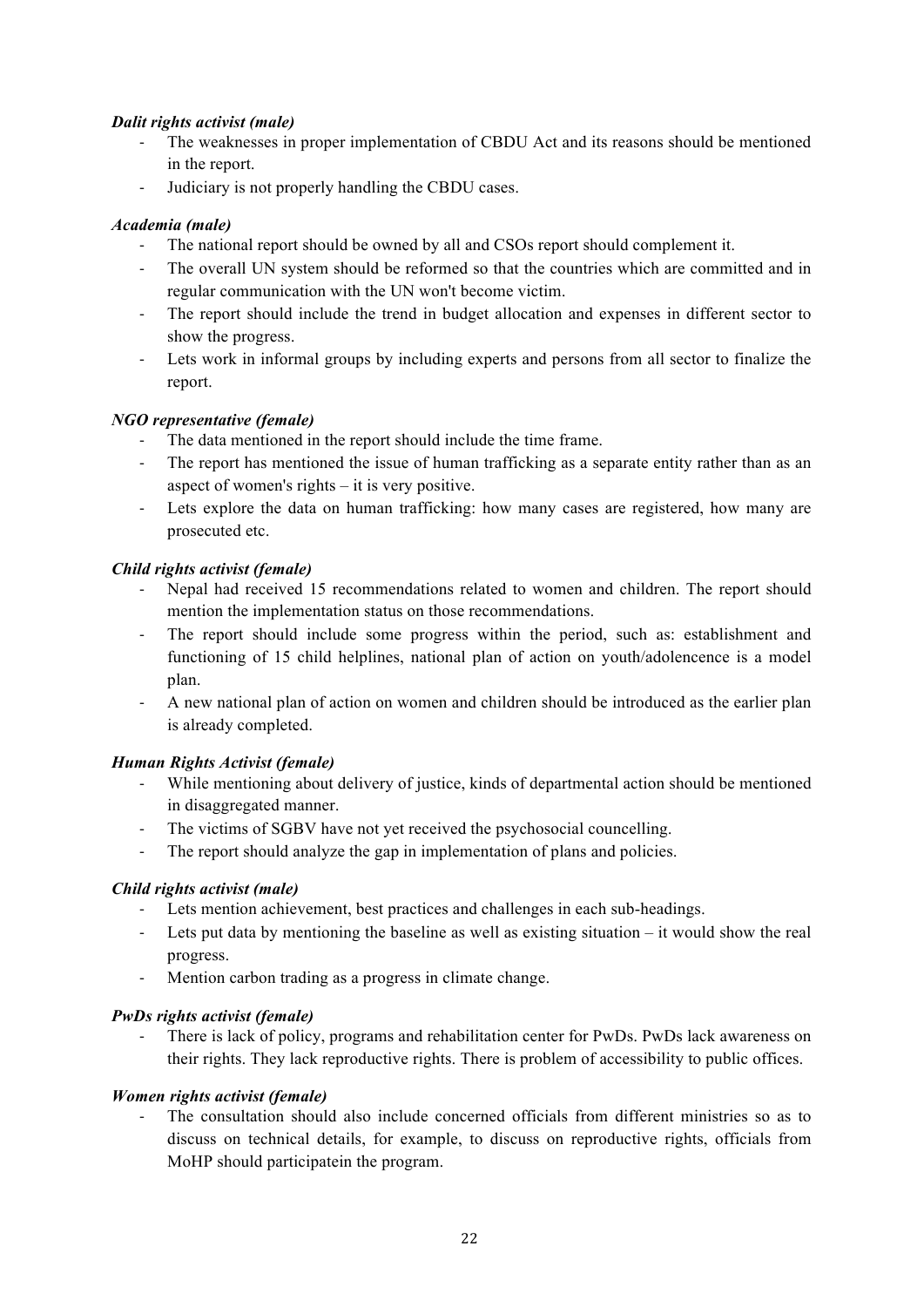# *NGO representative (female)*

- While implementing ILO Convention 169, need of endorsement of national plan of action should be mentioned in the report.
- ! While discussing about CBDU, status of madheshidalit should be mentioned.
- ! While discussing about climate change, lack of adequate support from the developed nations should be mentioned.
- ! While discussing about LGBTI rights, the problem of changing the identity in the already issued citizenship certificate and passport should be mentioned.
- ! Issue on education in mother tongue should be mentioned in the report.

## *NGO representative (female)*

Within the rights to health section, separate sub-section on sexual rights and reproductive rights should be mentioned.

# *Dalit rights activist (female)*

! Adultration in food stuff should be mentioned as a major challenge that is a major challenge on right to food

## *Religious rights activist (male)*

! There are challenges in establishing religious rights of religious minorities.

# *Women Human Rights Defenders*

- ! The security of WHRDs should be mentioned in the report.
- ! The data on human trafficking should be further described.
- ! There should be no statutory limitation on reporting rape case.

## *Land rights activist (male)*

The issues related to proper land use should be mentioned and it should be linked to right to food.

## *Human rights defender (male)*

- The report should be credible and fact based.
- ! Different issues that would be raised by the reviewing countries include, impunity, violation of fundamental rights, lack of new constitution, torture – report should address these issues.

# **Closing Session**

## *Secretary (Law), OPMCM*

- ! Thank you all for providing inputs on the report. From the review, we have received, CSO's observation regarding the government's steps to respect, protect and fulfillment of human rights.
- We have been taking the UPR process as an opportunity to review the steps taken by the government. Hence, we are in continuous and broader consultation.
- ! We have organized 4 regional consultations and planned to organize one more regional and one national consultation.
- ! The government is committed towards human rights, as it has already ratified seven core Conventions out of nine and it hs been implementing the obligation by utilizing the available resources to the maximum.
- ! Human right is broad as it includes all fields. Hence, its review also includes broader areas.
- We have to present the report in 10,700 words, hence, we have limitation not to describe issues in detail.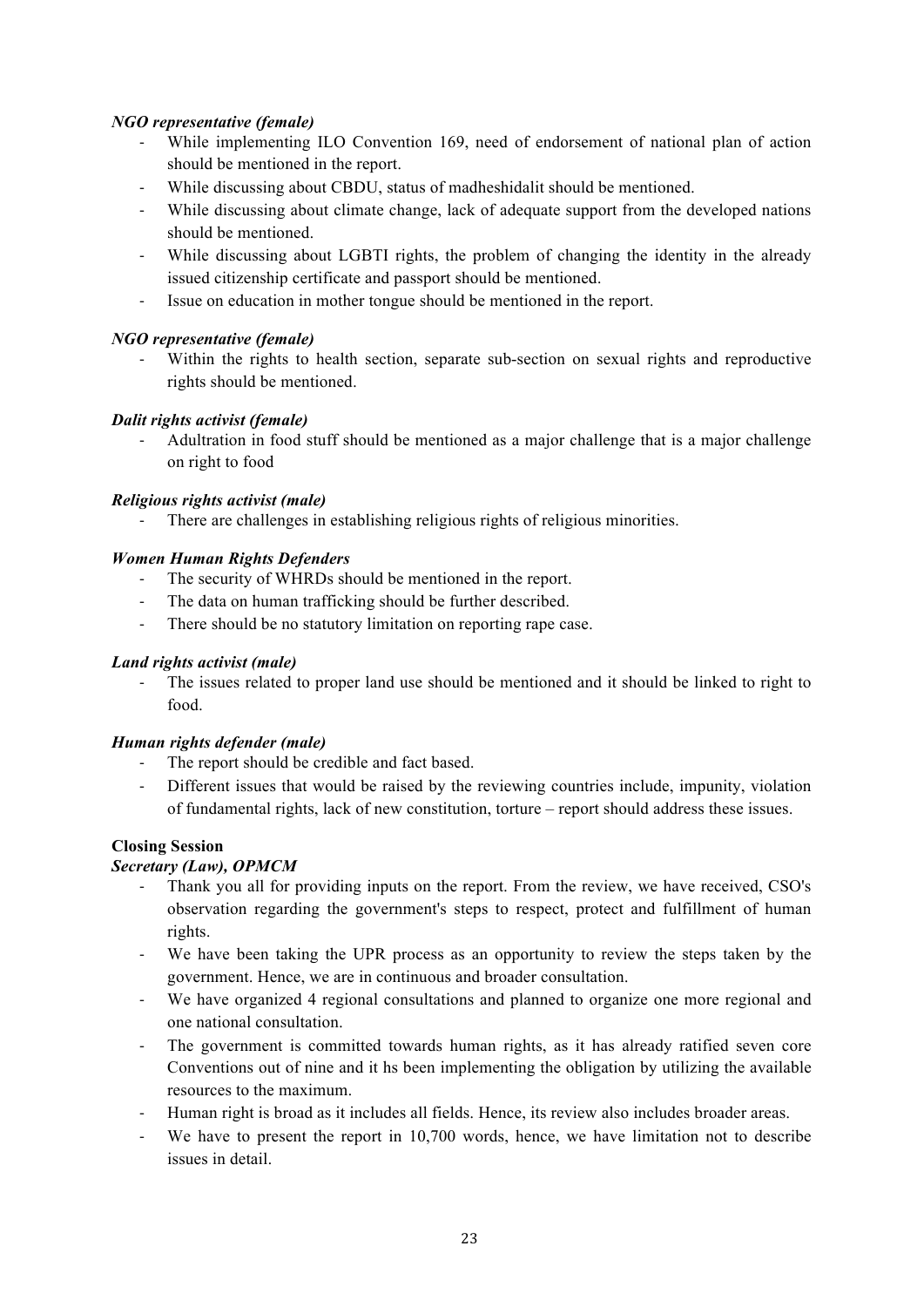! Our present report has focused primarily in addressing the implementation status of the recommendations received through the first review. However, we would review and revise the report based on the inputs received through the consultations.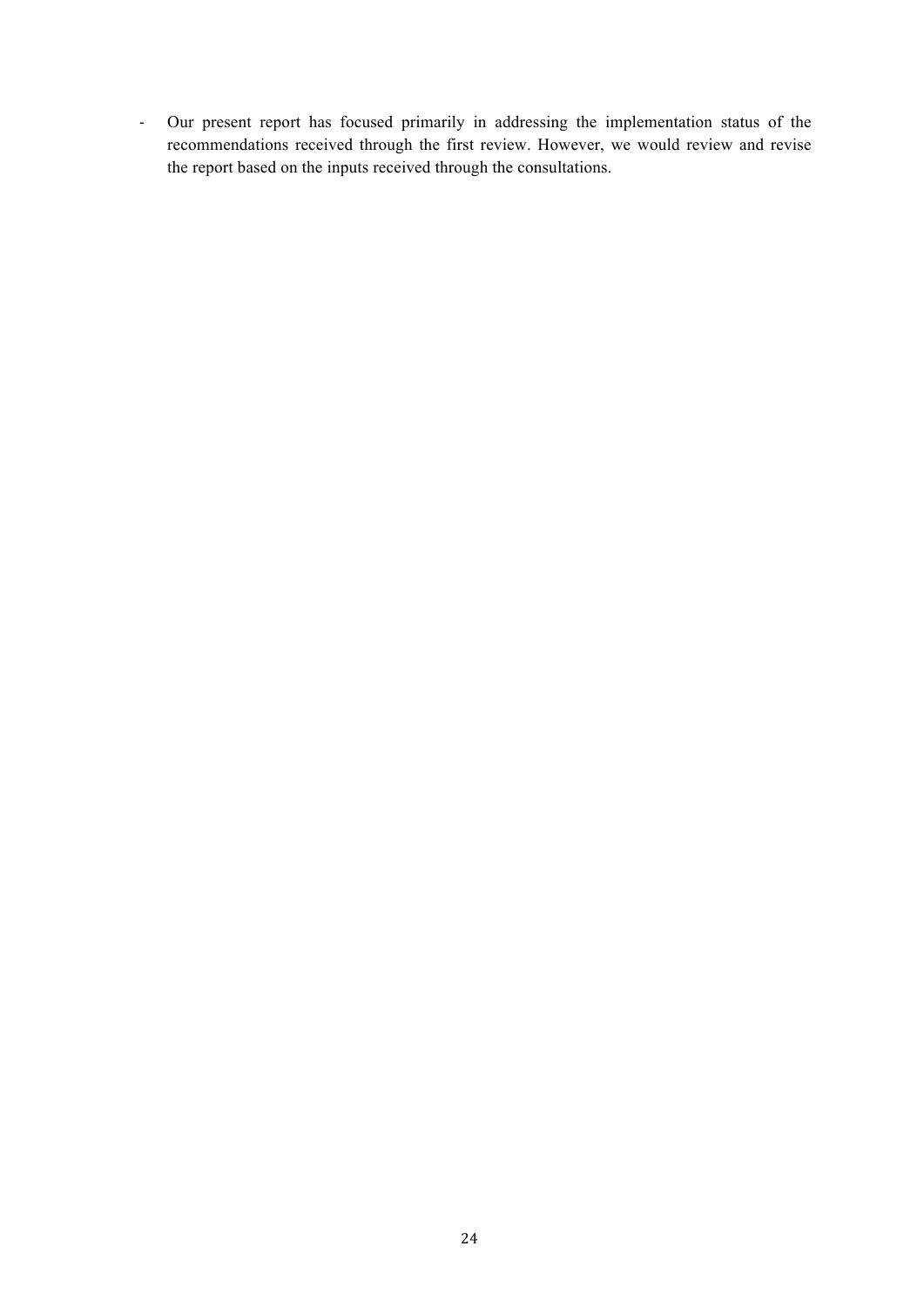#### **Poverty**

As the population under the income poverty line in the year 2012 is 25.20 percent compared to 30.90 percent in 2009 (Human Development Report, 2011 and 2013, UNDP). According to the Economic Survey (2013-14) by the Ministry of Finance, the population under the income poverty line in the year 2014 is 23.80 percent. Similarly, Human Development Index value has been in inclining trend, i.e. from 0.458 in 2011 to 0.463 in 2013 (Human Development Report, 2011 and 2013, UNDP). The  $13<sup>th</sup>$ periodic Development Plan (2013-2016) has targeted to reduce the poverty to 18 percent.

National Human Poverty Index  $(HPI)^1$  fell by 8.5 points, or 21.4 percent in the period between 2001 and 2011. HPI scores declined for both ecological and development regions over the same period. Among the ecological regions, the greatest decline took place in the Hills at 24.8 percent. The Western region had the steepest decline among the development regions at 25.9 percent. The smallest declines in each category were for the Terai at 16.7 percent and the Central region at 20.7 percent. In terms of Human Development Index (HDI) 2 , there has been a steady improvement in values over the last decade, across all ecological and development regions (Nepal Development Report, 2014, GoN, UNDP).

Some of the targeted programs for poverty alleviation and employment are: Karnali Employment Program, Rural Community Infrastructure Development Program, Linking Local Initiatives with Local Skills Program, and Nepal Food Crisis Response Program. The Karnali Employment Program has been in five districts of the Karnali zone to create employment through various income and skilloriented programs, to develop the competent manpower from the Zone, and to prioritize programs based on local resources, means and capacity. A total of 244 various projects (motorable roads, school building, maintenance of micro-hydro projects, trails, mule tracks, fruits and herbal farming etc) had been completed by expending more than 99 percent of total allocated budget Rs. 207,677,000 in fiscal year 2012/13. Employment of 692,180 man-days was created from the program. Under the Rural Community Infrastructure Development Program, rural road constructions together with livelihood and income generation activities are being carried out in 21 districts for developing and improving community infrastructures. The 'Linking Local Initiatives with Local Skills Program' is in operation in Achham, Dailekh, Jajarkot and Kalikot districts. Through this program, periodic plans of all VDCs (114) of Jajarkot, Kalikot, Jumla and Mugu districts have been prepared by the end of mid-March of fiscal year 2013/14. Formulation of periodic plans of all VDCs (120) of Achham, Dailekh, Doti districts is in progress. Thus formed periodic plans have eventually empowered the community as participatory approach is followed where community understands and learns together at the same time while forming such plans. Through this program, a total of 7,000 households have been involved in income generation activities and linked with the market. Similarly, there are 400 active productive groups, 90 Farmer Enterprise School and 15 Agricultural Bi-Product Collection Centers in operation. Likewise, under the 'Nepal Food Crisis Response Program', the World Bank has made US\$ 69.50 million available to Nepal for providing food relief support to the people who have been affected largely by increasing global food price in the past and other.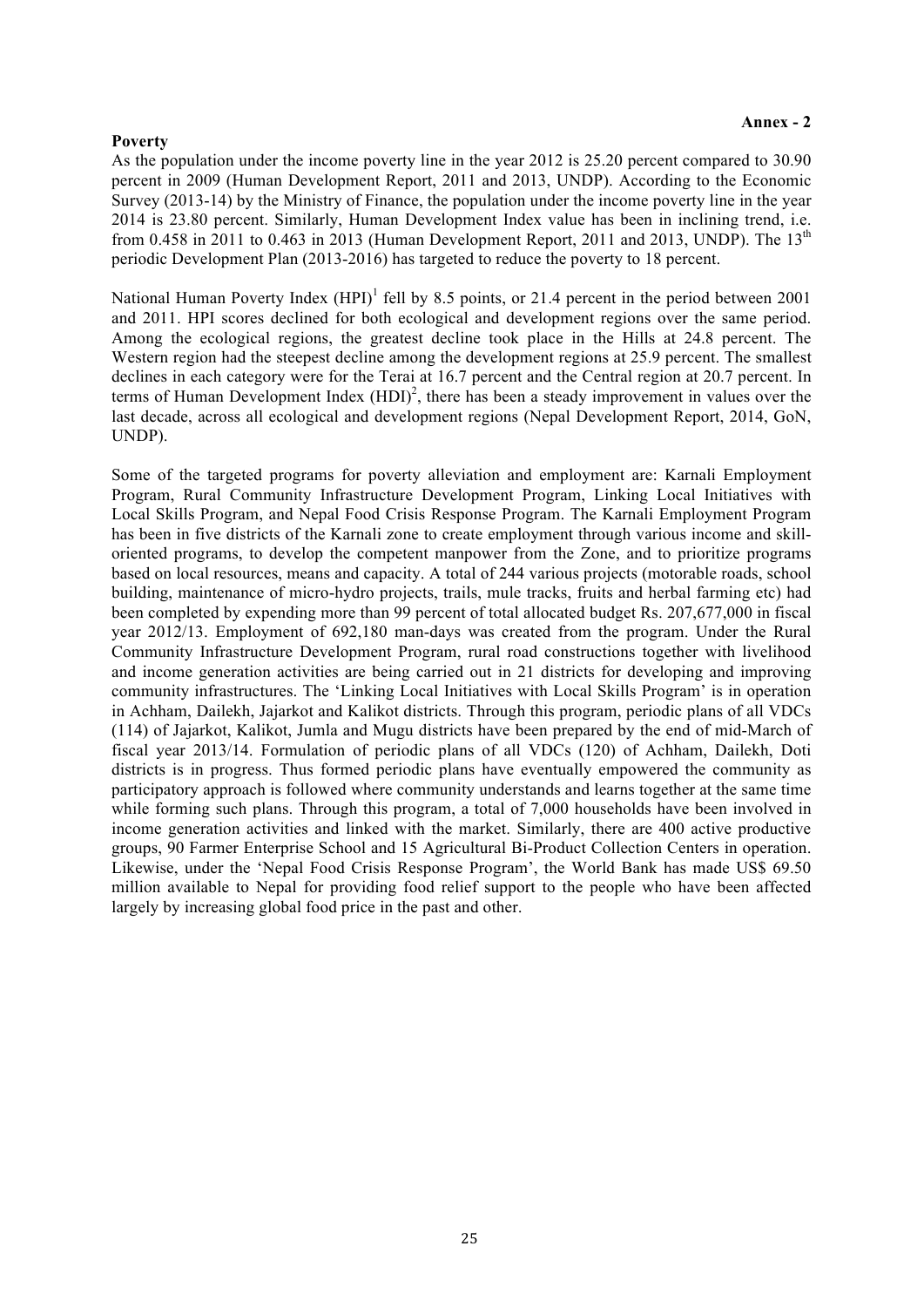#### **Education**

#### *Various programs to ensure inclusiveness and gender mainstreaming in education:*

These include reservation of 45 percent of scholarship for higher education in medical sciences that are available to the GoN for indigent students from community schools and belonging to vulnerable groups, provision of scholarship to indigent girls in Terai who wish to pursue technical education on auxiliary nurse midwifery; extension of day nutrition program to 35 districts to mitigate drop-outs; provision of scholarship to 50 percent girls at the primary level and to all school girl students in Karnali Zone; allocation of quota for 40,000 girl students under annual 60,000 secondary education scholarships; mandatory recruitment of women teachers at a specific ratio; and income and skill generating trainings to women. Women teachers account for more than 27 percent (42,000) in community schools. A literacy campaign with the slogan of "let us be literate and enhance capacity" is being launched with local level participation. For the successful implementation of the 'Literate Nepal Campaign', the GoN has planned to celebrate the fiscal year 2014/15 as 'illiteracy elimination year'.

#### *Support schemes targeted to the children from marginalized community:*

In the fiscal year 2013-2014, 1,030,126 Dalit children studying in grade one to eight have received scholarships support worth Rs. 400, and 79,551 studying in grade nine and ten have received scholarships support worth Rs. 500 and 28,028 studying in grade 11 and 12 is planned to get scholarships support worth Rs. 1,000 in the coming fiscal year. In the feeder hostels, priority is given for the admission to Dalit children. In the fiscal year 2014/15, the GoN has planned to provide monthly scholarships to the students from the marginalized community such as *Dalits, Raute, Chepang* worth Rs. 1,500 to Rs 3,000 to continue their higher education if they pass School Leaving Certificate Exam  $(10<sup>th</sup> \text{ grade})$  in first division from the community schools. Likewise, students from *Dom, Badi, Chamar* and, *Musahar* communities opting to study engineering and medicine are planned to provide free education up to the bachelor's level. Likewise, the GoN has planned to bring special programs to promote girls' education at school-level targeting especially those from Muslim and marginalized communities in the Terai.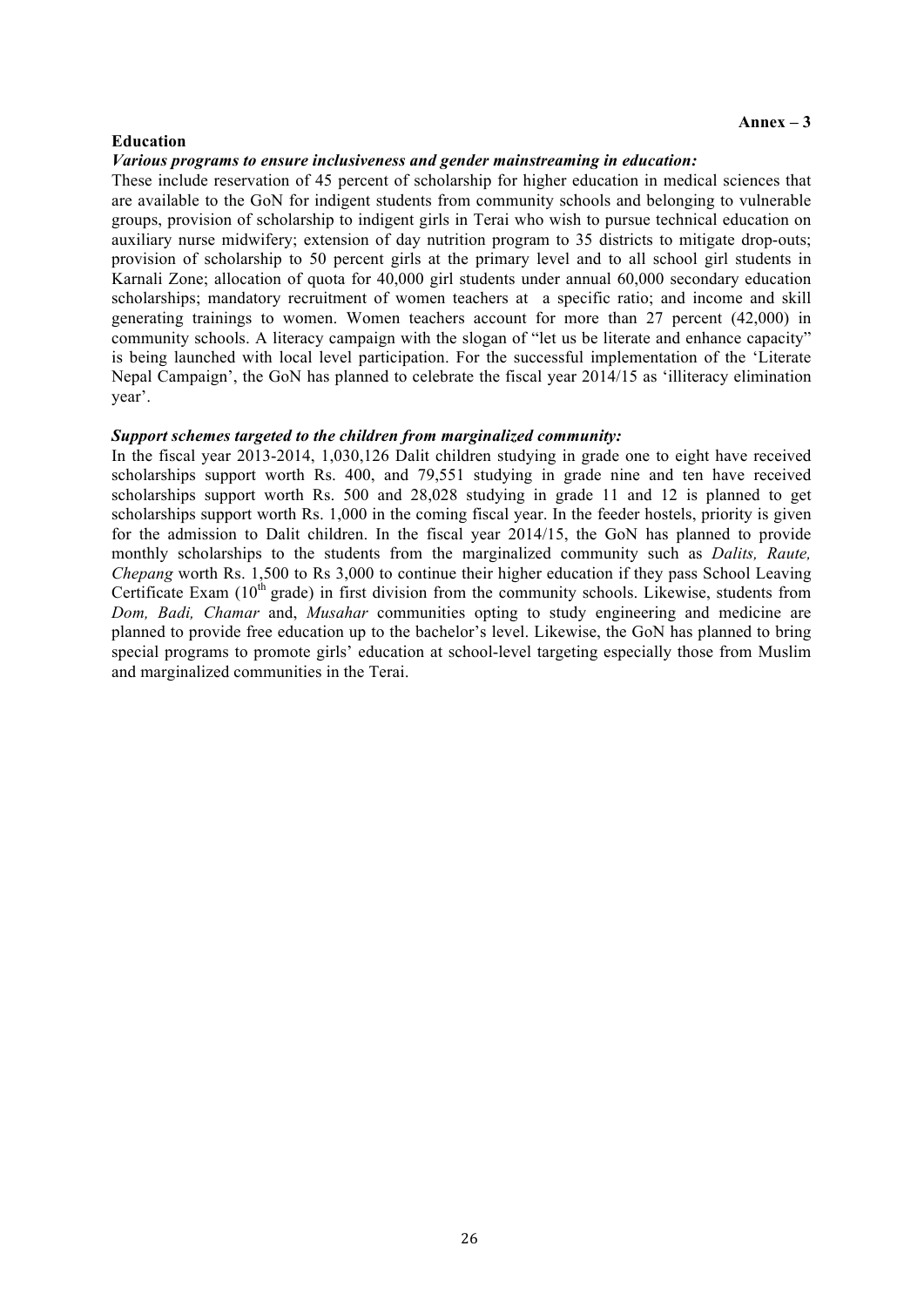| <b>S.N.</b>    | <b>Region</b>       | <b>GDI</b> values |       | <b>GEM</b> values |       |       |       |
|----------------|---------------------|-------------------|-------|-------------------|-------|-------|-------|
|                |                     | 2001              | 2006  | 2011              | 2001  | 2006  | 2011  |
| 1              | Mountains           | 0.363             | 0.423 | 0.487             | 0.356 | 0.468 | 0.483 |
| $\overline{2}$ | Hills               | 0.498             | 0.534 | 0.564             | 0.408 | 0.515 | 0.572 |
| 3              | Terai               | 0.450             | 0.482 | 0.512             | 0.372 | 0.469 | 0.563 |
| 4              | Eastern Development | 0.475             | 0.516 | 0.534             | 0.382 | 0.516 | 0.575 |
|                | Region              |                   |       |                   |       |       |       |
| 5              | Central Development | 0.467             | 0.517 | 0.551             | 0.407 | 0.511 | 0.573 |
|                | Region              |                   |       |                   |       |       |       |
| 6              | Western             | 0.477             | 0.511 | 0.546             | 0.359 | 0.488 | 0.567 |
|                | Development Region  |                   |       |                   |       |       |       |
| 7              | Mid Western         | 0.385             | 0.441 | 0.498             | 0.363 | 0.431 | 0.556 |
|                | Development Region  |                   |       |                   |       |       |       |
| 8              | Far Western         | 0.377             | 0.447 | 0.481             | 0.368 | 0.456 | 0.523 |
|                | Development Region  |                   |       |                   |       |       |       |
| 9              | Nepal               | 0.452             | 0.499 | 0.534             | 0.391 | 0.496 | 0.568 |

**Gender Development Index (GDI) Values and Gender Empowerment Measure (GEM) for Ecological and Development Regions in 2001, 2006 and 2011**

Source: Nepal Human Development Report, 2014

#### **HDI and HPI Values Across 15 Ecological Regions**

| S.N. | Region                   | <b>HDI</b> values |       |       | <b>HPI</b> values |      |      |
|------|--------------------------|-------------------|-------|-------|-------------------|------|------|
|      |                          | 2001              | 2006  | 2011  | 2001              | 2006 | 2011 |
|      | Far Western Mountains    | 0.355             | 0.435 | 0.45  | 54                | 48.1 | 41.2 |
| 2    | Far Western Hills        | 0.403             | 0.443 | 0.474 | 52.2              | 44.9 | 42.1 |
| 3    | Far Western Terai        | 0.45              | 0.503 | 0.518 | 37.6              | 35.3 | 28.4 |
| 4    | Mid Western Mountains    | 0.347             | 0.435 | 0.445 | 59.3              | 48.1 | 44.6 |
| 5    | Mid Western Hills        | 0.417             | 0.448 | 0.492 | 50                | 40   | 38.2 |
| 6    | Mid Western Terai        | 0.44              | 0.481 | 0.529 | 38.9              | 36.8 | 32.5 |
| 7    | <b>Western Mountains</b> | 0.488             | 0.435 | 0.572 | 40                | 48.1 | 29.3 |
| 8    | Western Hills            | 0.489             | 0.549 | 0.567 | 35.7              | 31.8 | 25.6 |
| 9    | Western Terai            | 0.494             | 0.468 | 0.532 | 37.7              | 36   | 29.7 |
| 10   | <b>Central Mountains</b> | 0.425             | 0.454 | 0.518 | 48.9              | 42.2 | 37.5 |
| 11   | Central Hills            | 0.547             | 0.602 | 0.612 | 34                | 28.2 | 24.7 |
| 12   | Central Terai            | 0.451             | 0.478 | 0.502 | 44.5              | 41.9 | 39.4 |
| 13   | <b>Eastern Mountains</b> | 0.477             | 0.519 | 0.55  | 42                | 37.6 | 30.7 |
| 14   | Eastern Hills            | 0.5               | 0.543 | 0.553 | 39.7              | 34.3 | 30.2 |
| 15   | Eastern Terai            | 0.491             | 0.519 | 0.536 | 35.8              | 33.8 | 29.5 |

Source: Nepal Human Development Report, 2014

#### **HDI Values and Poverty Incidence by Major Caste and Ethnic Groups, 2011**

| <b>S.N.</b>    | Major caste and ethnic groups | <b>HDI</b> values, | Poverty incidence, 2011 |            |  |
|----------------|-------------------------------|--------------------|-------------------------|------------|--|
|                |                               | 2011               | <b>Poverty</b>          | Percent of |  |
|                |                               |                    | headcount rate          | poor       |  |
|                | All Bramhin/Chhetri           | 0.538              |                         |            |  |
| 2              | Hill Bramhin                  | 0.557              | 10.3                    | 5.2        |  |
| 3              | Hill Chhetri                  | 0.507              | 23.4                    | 16.6       |  |
| $\overline{4}$ | MadhesiBramhin/Chhetri        | 0.536              |                         |            |  |
| 5              | MadhesiBramhin                |                    | 18.6                    | 0.4        |  |
| 6              | Madhesi middle caste          |                    | 28.7                    | 176        |  |